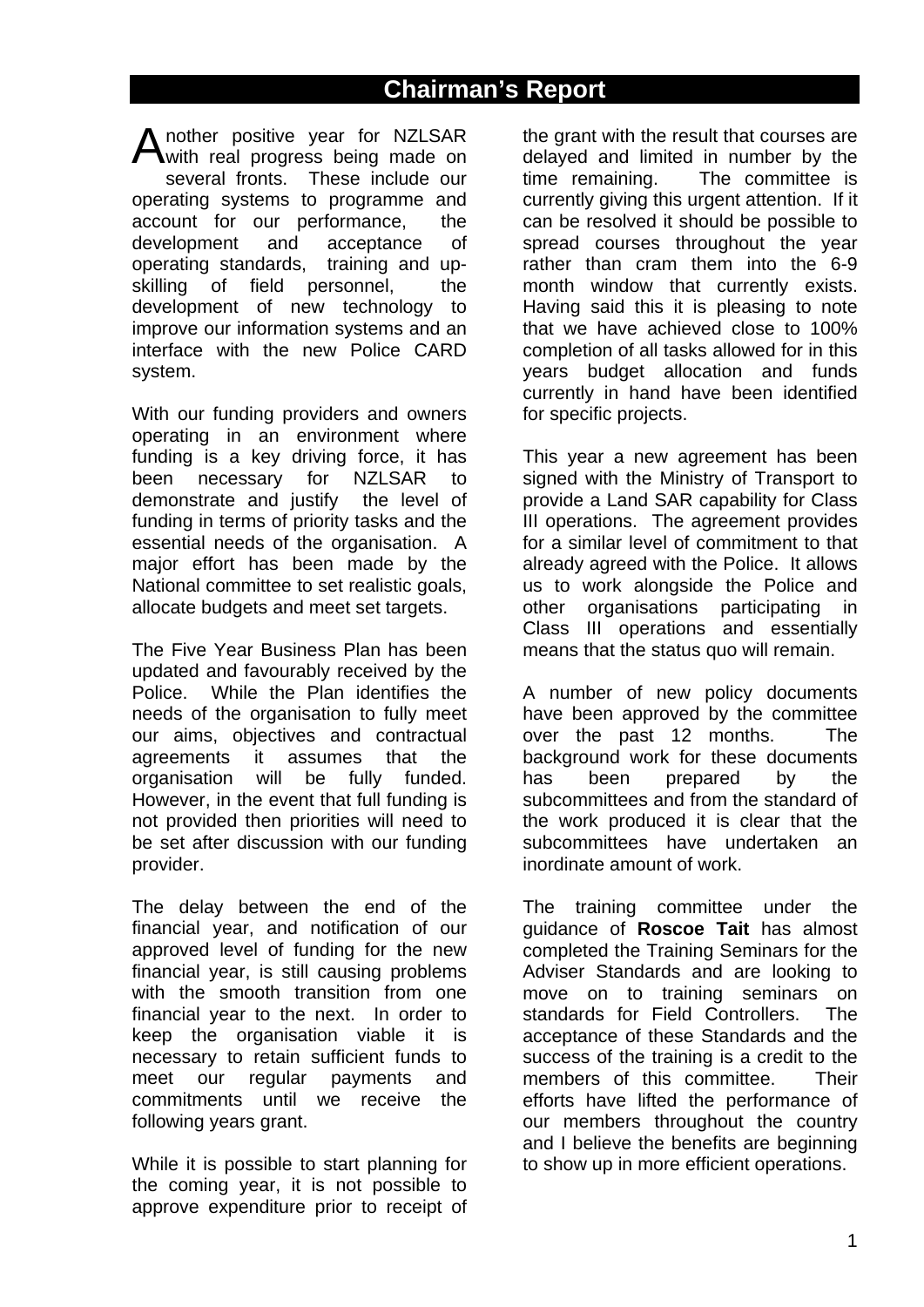Earlier this year **Mike Sheridan** agreed to take up the position of Communications Sub-Committee Chairman and is moving ahead with a wide range of communications issues. With a communications pamphlet ready for printing, and policy documents out for the purchase and use of VHF communications equipment, the group is now looking at interfacing communications with other groups including the Police and DoC.

The Specialist Sub Committee has many important issues to be resolved over the coming months and **Murray Cullen** has had his hands full juggling the training needs of the Alpine Cliff Rescue (ACR) teams along with the need to look at the development of standards that are appropriate for the ACR working environment. The wide range of opinions on the approach to standards is complicating the issues. However, a resolution must be found in the short term to enable us to provide support that will meet the needs of teams throughout the country.

The results of the Central Southern Alps Working party from DoC and the Police may have some implications in terms of the operating procedures in that and perhaps other areas. Both DoC and the Police are aware of NZLSAR's interests in this area and they have been keeping the committee briefed on progress.

On the Aviation front **Ross Berry** has been active assessing the needs of the industry and NZLSAR. The diverse nature of the industry and the operators makes it difficult to assemble a committee that can be truly representative. However progress is being made and before long we should have a team available to look at the issues as they affect NZLSAR and provide policy recommendations to help streamline the use of aircraft on operations.

The Bendigo exercise held in Otago earlier in the year has been a great success for **Barry Were** and the Underground Sub-committee. The number of different teams with a wide background of experience and the interaction between professional operators and volunteers was a notable plus for this exercise. The efforts of the local advisers and organisers should also be acknowledged as the event could not have been possible without their input and support.

Information technology is taking a major leap forward with the National Committee approving a project on 'Case Based Reasoning' to be undertaken by Otago University in conjunction with NZLSAR. **Roger Barrowclough** has been the driving force and coordinator of this project and its successful completion should provide us with a tool that will give us quick responses to Lost Person Behaviour Analysis.

As you will see from the reports from the Regional Representatives all our Regions have been very active in both operational and non-operational areas. Of course the Regional and District Committees along with our team of Advisers are the heart of the organisation. Without the dedication and willingness of these people to give freely of their time it would not be possible to run an organisation like this. On behalf of the National Committee I would like to thank everyone involved for their efforts and hope that you are at least rewarded by the knowledge that lives have been saved and the quality of life for many lost and injured people has been improved by the services you have provided.

Our thanks also goes to the Police for their continued funding of the organisation, the individual officers of the department, including **John Meads**  (and **Tony McLeod** in John's absence), for their assistance over the past year; to DoC, with **Paul Dale** as their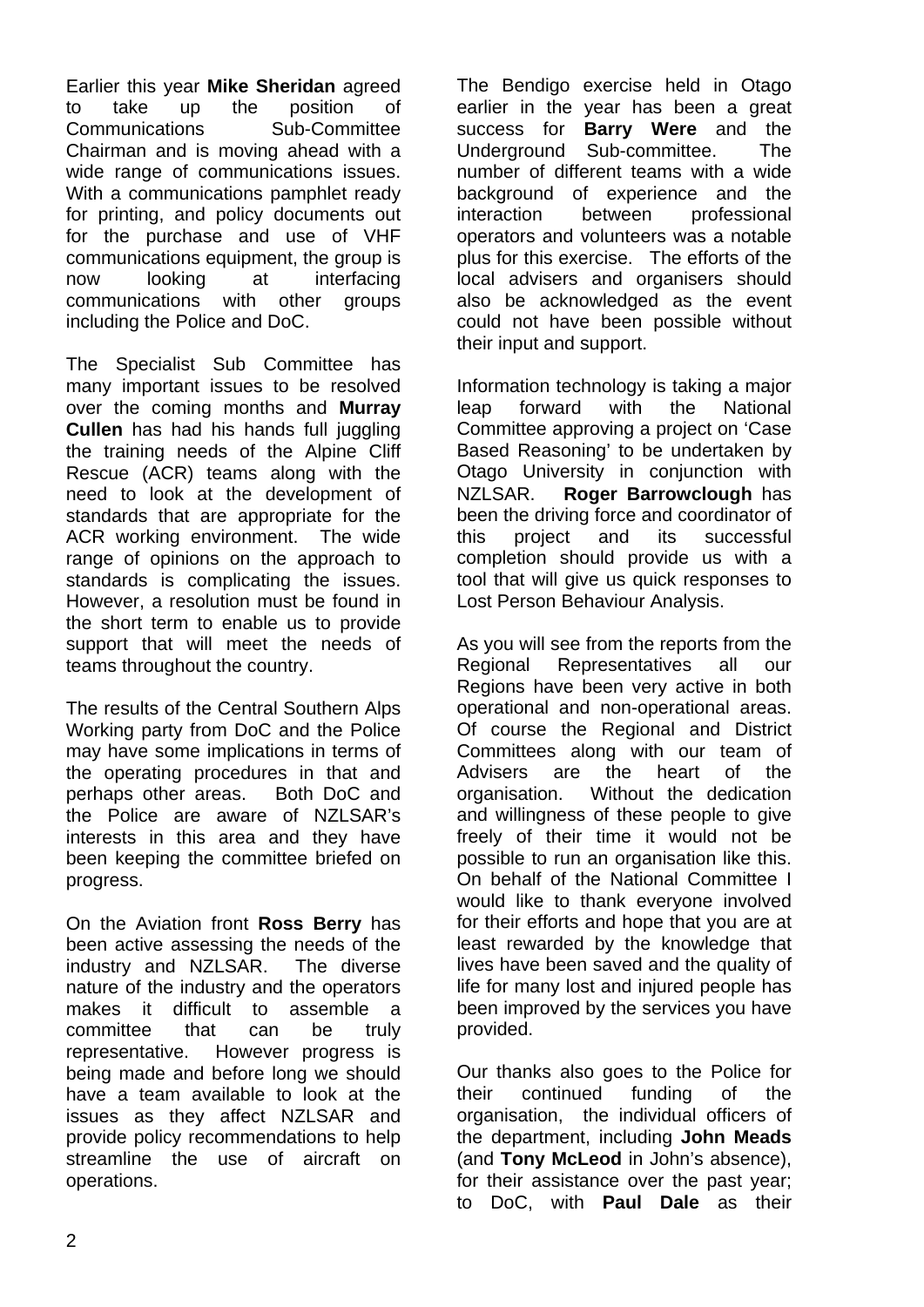representative; to other Departmental organisations such as the CAA; and to related organisations like AREC and the MSC for their support and work on the standing sub-committees. The excellent working relationship between all the related organisations has been important to the continued development of NZLSAR.

Finally I must acknowledge the efforts of our National Field Officer and the members of the National Committee. **John Tristram** has been the key to the smooth running of the organisation, a position that is not easy when dealing with volunteers who live and work in such a diverse range of situations. On one hand John has travelled the length and breadth of the country to meet our members on exercises and field operations and returned to manage the office systems, prepare for courses and organise meetings on behalf of the Committee. Missing trains home, attending evening meetings on budgets, and many frustrating hours on the phone chasing people for reports

and information are regular problems faced by our NFO. I believe John has provided 110% plus effort for NZLSAR and our thanks go to him for his commitment to NZLSAR.

Similarly, it is important to record the outstanding work undertaken by all the members of the National Committee including **John Cassidy** our Region Two representative, **Terry Sweetman** our Region Five Canterbury/Westland representative and **Phil Rundle** our Financial Specialist. 500 to 1000 hours, spent in the service of SAR, each year by a committee member is not unusual and it is only through this effort and dedication to do a job well, that we have been able maintain such high performance standards. As Chairman I have found it an interesting and rewarding experience working with such a talented team of people.

## **Graham Thorp**

Chairman. NZLSAR

# **National Field Officers Report**

This is the third time I have been<br>privileged to write, as National Field privileged to write, as National Field Officer, an annual report for what has been another full, busy and satisfying year. As well as providing the administration for the National Office, a great deal has happened since I last wrote and a summary of this is as follows.

**NZLSAR News:** Six editions, one every two months have been produced. It is a bit daunting looking at a blank sheet of paper and knowing in a few days it needs to be another rivetingly informative edition of the News. With items on SAR operations, SAREX's, techniques, equipment etc, it is very much the SAR practitioners paper and I thank all those who have contributed. An area of concern is the circulation of the News. As well as a copy to all

Committee members and about fifteen other individuals, a copy is sent to all District Police SAR Coordinators and twenty or so are sent to Regional Secretaries for circulation within their respective Regional Committees. By giving the Police and the District Representatives a copy it allows them the opportunity to circulate it at whatever level within their District they choose and gives a potential involvement at the "grass roots" which I may not be able to reach. However, because of comments received that it is not being adequately circulated, this policy needs to be considered by the Committee.

**Mountain Safety Council:** NZLSAR is a member of MSC as MSC is a member of NZLSAR. I have attended three Council meetings including the AGM and as a "networking exercise" I have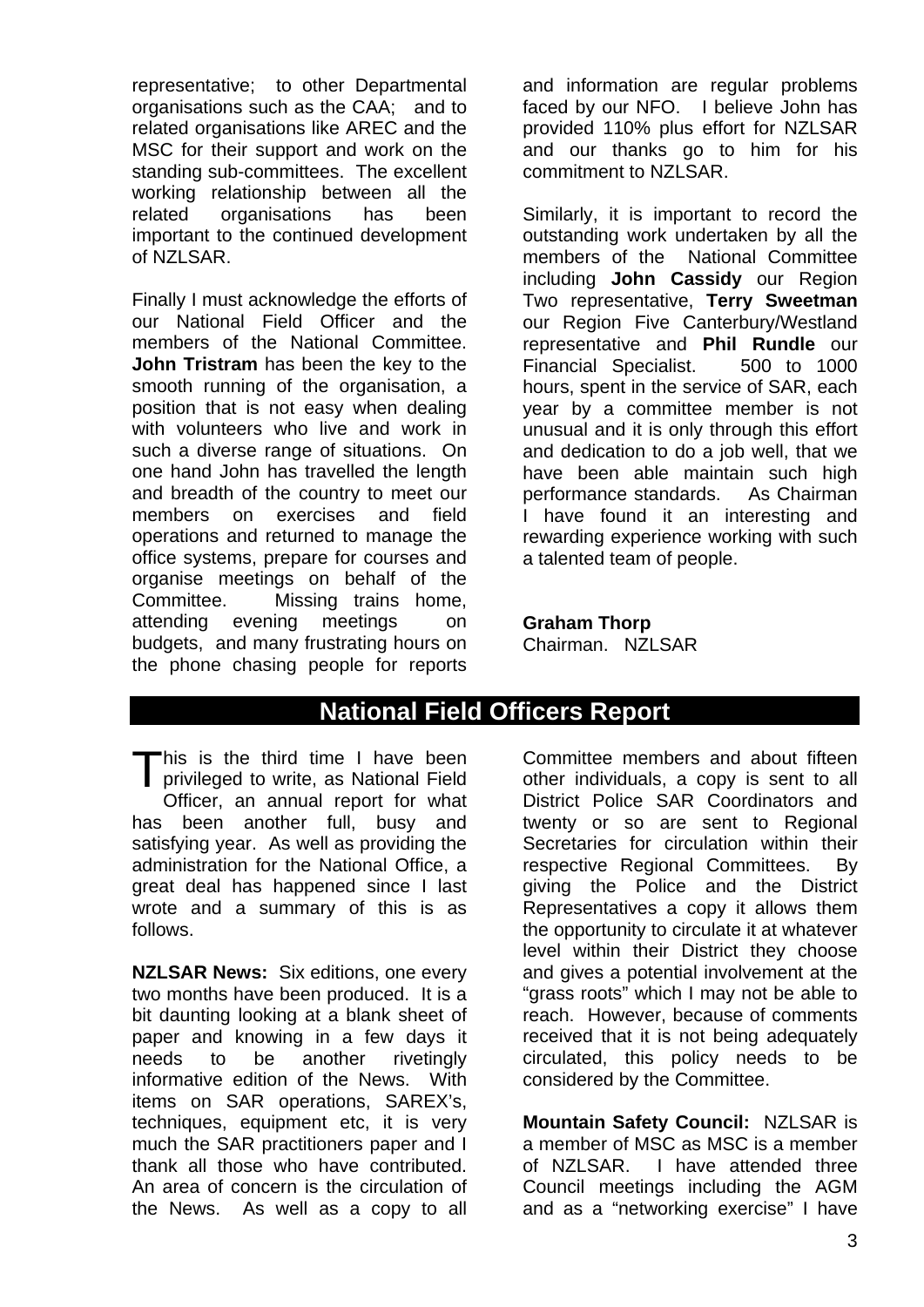found my attendance most rewarding. A meeting was held with MSC regarding outdoor communications and the production of the NZLSAR pamphlet on this subject. Another meeting convened by MSC, which I attended with representatives from FMC, ACC, Deerstalkers and Police, looked at the statistical aspects of those getting lost or injured in the outdoors. As well, good liaison has been maintained on several issues including the revised river crossing techniques and the "Hug a tree" safety message.

**Meetings:** In the last year I have attended the AGM of NZLSAR and three Committee meetings. My attendance at Region Three meetings has been restricted to only one, due to other commitments. With Inspector Tony McLeod from Police National Headquarters and Derick Mathews as Region Three Chairman, I attended a meeting of Region Two. For their accommodation and company I give my thanks. I have attended three meetings of the Wellington SAR Organisation and with pleasure see they are formalising their activities by adopting a written constitution and considering "charitable status".

**Subcommittee's:** Part of my job is to service and encourage the activities of the five NZLSAR Subcommittees.

- **Aviation Subcommittee** This is a low key area and seems to only need a person "keeping a finger on the pulse" and being on hand for any problems. My only involvement has been to accompany Ross Berry, the Chairman, to an Aviation Industry Association Air Rescue/Air Ambulance (AIAARAA) meeting. There we met representatives of the helicopter and fixed wing operators in this field and introduced ourselves and N7LSAR.
- **Communications Subcommittee**  My involvement with this group has

been more substantial. I have arranged the venue, travel, catering and attended two one day meetings as well as facilitated three "teleconferences". Mailing out the meeting minutes and occasional phone calls has kept me in touch with this group for times other than at meetings.

- **Specialist Subcommittee** A major feature of this Subcommittee this year was an Alpine Cliff Rescue Workshop to consider ACR Standards. Held at Temple Basin and attended by some twenty-five people it was, for me, an opportunity to meet these people, see them in action and listen to the discussion. One of my disappointments of the year is that we still seem to be some way off having a definitive document for ACR membership. It seems such a complex and time consuming matter that I now wonder if a sum of money needs to be put aside and a contract let to an expert consultant to do this job.
- **Training Subcommittee** This is a very active (although in my opinion too small) group of extremely dedicated people. Speaking at three Advisers Standard Workshops, although considerably less than last year, has still been a major task for them. I have been able to contribute by doing much of the preliminary work such as contacting a person to arrange a venue, informing potential attendees, arranging the travel and making and transporting the course folders.
- **Underground Subcommittee** The major task for this Subcommittee was the National combined Underground, ACR and Land SAREX at Bendigo. Largely organised by Otago District personnel it was again a good opportunity to work and mix socially with some of the various disciplines within the SAR organisation.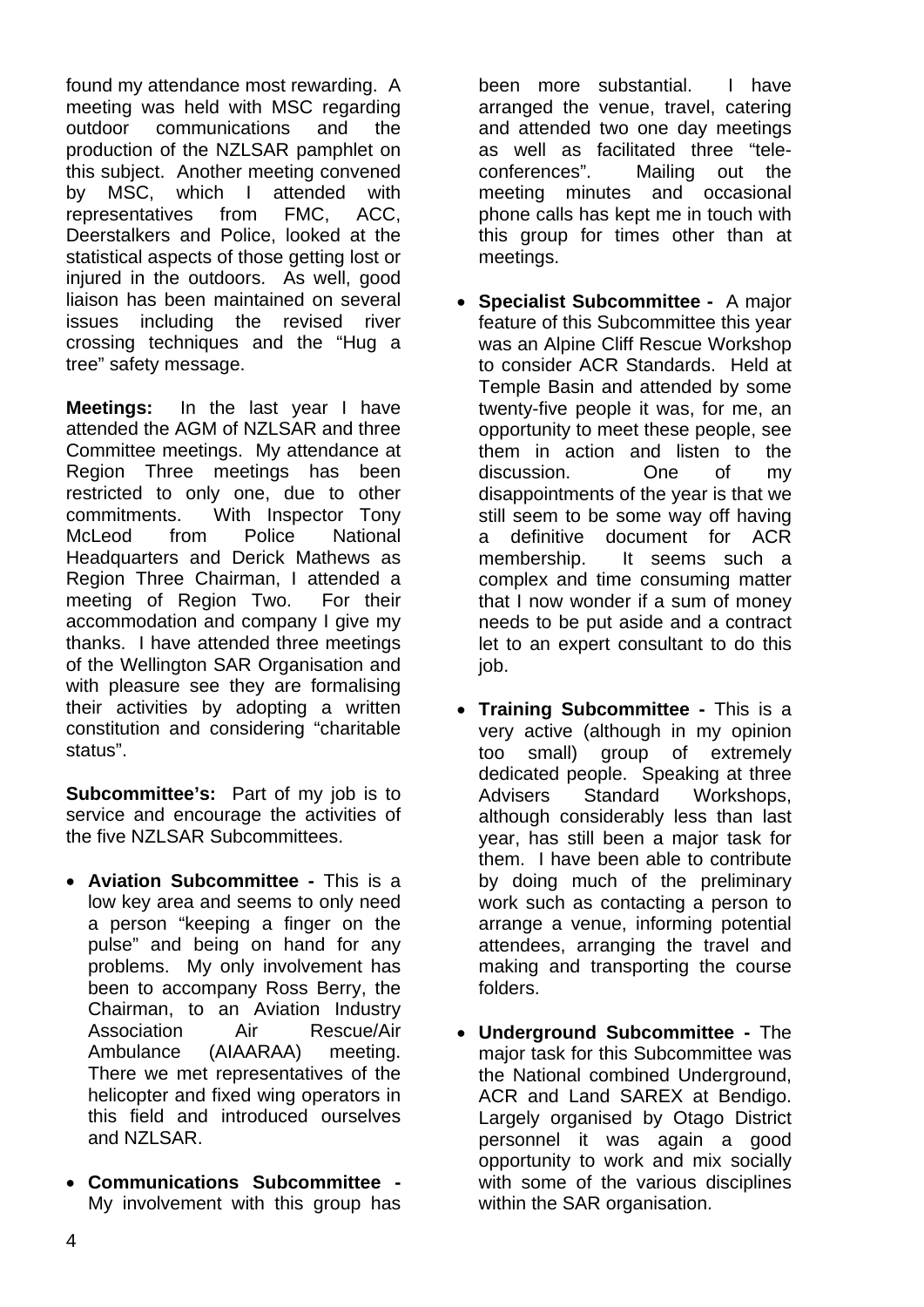**SAREX's:** I was again privileged to attend SAREX's at Hawkes Bay, Thames, Wellington, Gisborne, Wanganui, and Northland. In attending these events, the exciting thing for me is seeing the Districts pick up and try new techniques. Many Districts have an annual programme with some training scheduled for each month. The SAREX is no longer a glorified "walk in the bush " but a time to learn and practice search and rescue skills. I look forward to seeing the ideas promulgated at the NZLSAR sponsored Emergency Management Limited courses being introduced at all training and operational levels in the future.

**NZLSAR Awards:** I have attended Award presentation ceremonies in Hamilton, Thames, Christchurch (twice) and Reefton. At each of these functions I have been moved and humbled by the dedication and contribution the recipients have given to those lost or injured in the outdoors.

**Finances:** I am fortunate that I live ten minutes away from Phil Rundle, our Treasurer. On average, I visit him once a week to get cheques signed and to seek guidance on the organisation's finances. Understanding financial matters is not my strong point and I thank Phil for the time he has taken to slowly and with patience work me through some matter that he may have seen as relatively simple.

The Business Plan update that we submitted as the justification for the 1997/1998 grant was a major effort. Drafts were circulated in late 1996 and again before the March 1997 meeting. The Committee crunched the numbers and after a final tweak-up by Phil, Roscoe Tait, Graham Thorp and myself it was presented to the Police in late March. This document showed what we wanted to do, how much it would cost and who would be responsible for doing the work, plus additional figures to show anticipated expenditure over the next five years. The Committee's hard work was recognised when a senior Police officer described the document as "excellent".

There has been much more that I give NZLSAR time to. A meeting with LINZ when the new map purchase system was introduced; a meeting at the Otago University to consider research for our organisation; a visit to the Wellington Police Station to see the CARD system implementation and attending a briefing by the Department of Internal Affairs on progress on the Emergency Services Review, to name a few.

The outcome of the meeting at the Otago University was interesting. The University had been in discussion with Lottery General in regard to funding the research and they had indicated a preparedness to consider doing so. In less than eight frantic days, letters of support were requested and received from the Police, MSC and EML and the nine page application form was couriered around the country for various signatures, returned to me and completed. A lot of files were sifted through and compiled into a five page addendum to the application form and the package presented to LG. An announcement on our success or otherwise should be made in late August and we await this with interest.

I have also been fortunate to be able to attend two EML courses as a pupil. A highlight of the Hawkes Bay Track and Clue Awareness was the final tracking session. There was Tony McLeod a Police Inspector from Wellington, standing in head high *Pterdium aqulinum var esculentum* (pig fern). We were getting "as wet as" from the persistent drizzle and the saturated scrub and there was Tony with a drip on his nose and I, each holding together a piece of 10mm diameter stick we had picked up. The broken ends fitted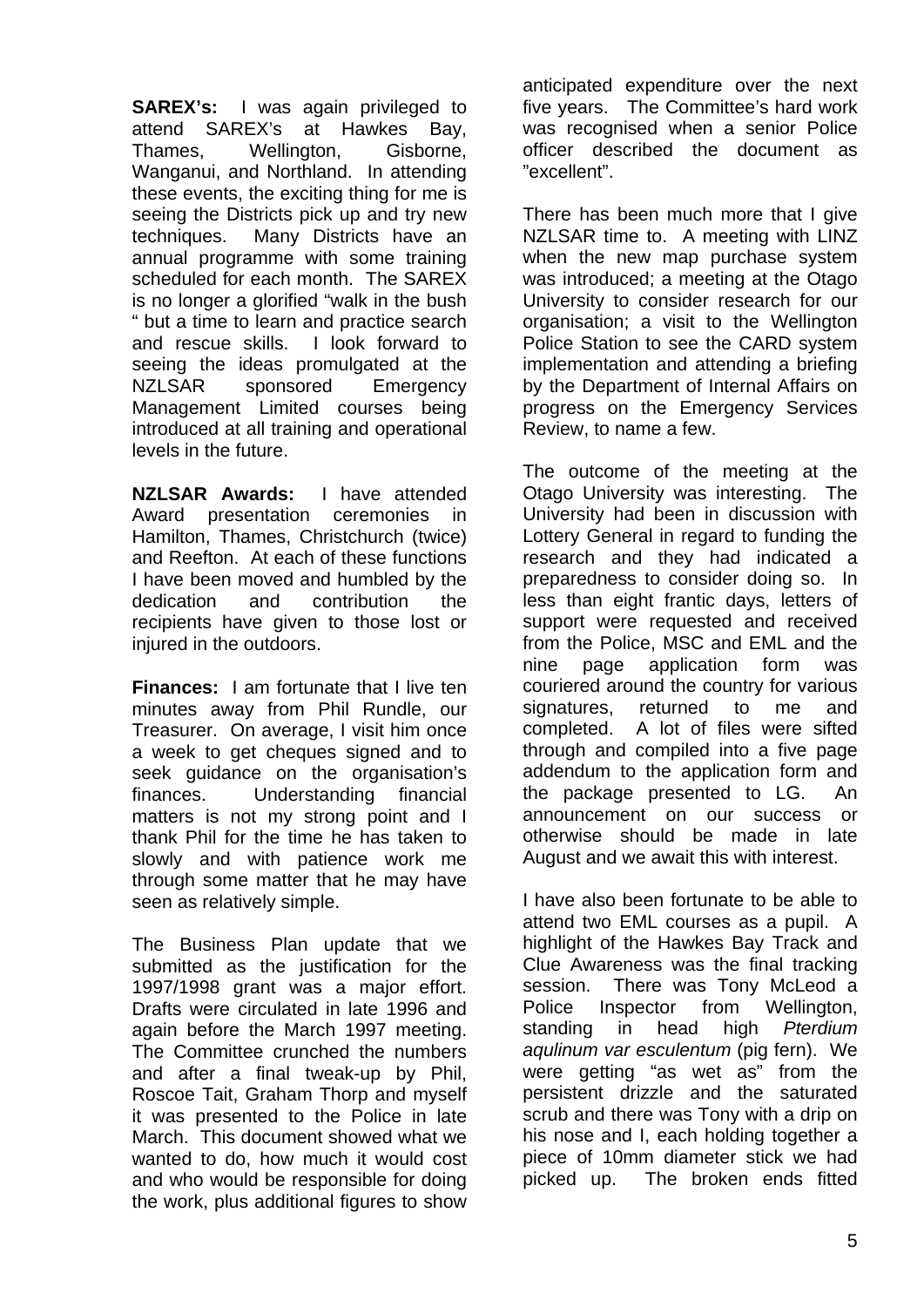together, it was a new break and we knew a person had been that way.

The other course was Managing Search Operations. I was, like I imagine so many other people who end up as Field Controllers, subject to "deep end learning" With a minimum of techniques and training you took on the job of FC and either sank or swum. There are management systems available that will make the organisation so much more effective and efficient. In the light of what I learnt at Rotorua, it is with embarrassment that I look back on my times as a FC and with great regret that I was unaware of the techniques we were exposed to.

Another interesting event was the invitation by Civil Aid Services Hong Kong, to submit a tender to audit their Mountain Rescue and Mountain Search Units. After much ringing around, mailing to various people the tender documents and a teleconference, it was decided that NZLSAR was not in a position at this time to professionally draw up a tender and do the task. Performance assessments and system audits by an outside agency are an interesting field and to the best of my knowledge they have not been done by Land SAR anywhere in NZ. Even as

volunteers, if we want to provide a professional service, this is an area I believe we need to consider and develop.

Finally I wish, as in previous years, to give thanks to all who have helped me in so many ways. Firstly there are the people specifically mentioned above. As well I extend thanks to Superintendent Neville Matthews, Inspector John Meads and Chris Wilding of Operations Support. Your ready assistance and steadying influence is much appreciated. To those people around the country who arrange venues, catering, accommodation, etc, etc, you make a major part of my job possible. Having to organise an event at the other end on the country to where you live, I find all a bit daunting. And yet almost without fail I have rung a person up. explained what I wanted and the answer is "Yes John, we can switch that on for you". To all those people who said that or something similar, you have my deepest gratitude. Thank you and all the others who have contributed to my work, the work of NZLSAR or SAR in general.

#### **John P Tristram**

National Field Officer. NZLSAR

# **Police Report**

As our strategic partner for Land<br>
Search and Rescue in New Search and Rescue in New Zealand, your organisation and all the civilian volunteers associated with it continues to give the good service that the Police have come to rely on over the years. A business case has been made out for increased funding for this coming financial year (which at the time of writing is less than a week away), but whether this happens and the extent of the increase probably won't be known for some time yet.

If there is increased funding I am aware that one of the areas it will be used in, is for additional training of the type which all Regions and most Districts have had experience of by now - ie. Track and Clue Awareness, Managing Search Operations, Search Methods, etc.

As most of you are probably aware the training function has been removed from National HQ areas such as mine, and gone to the Police College. A case was made out for this current financial year for this type of advanced training to be promulgated through the College, but was unsuccessful in receiving the necessary funding. It is hoped that the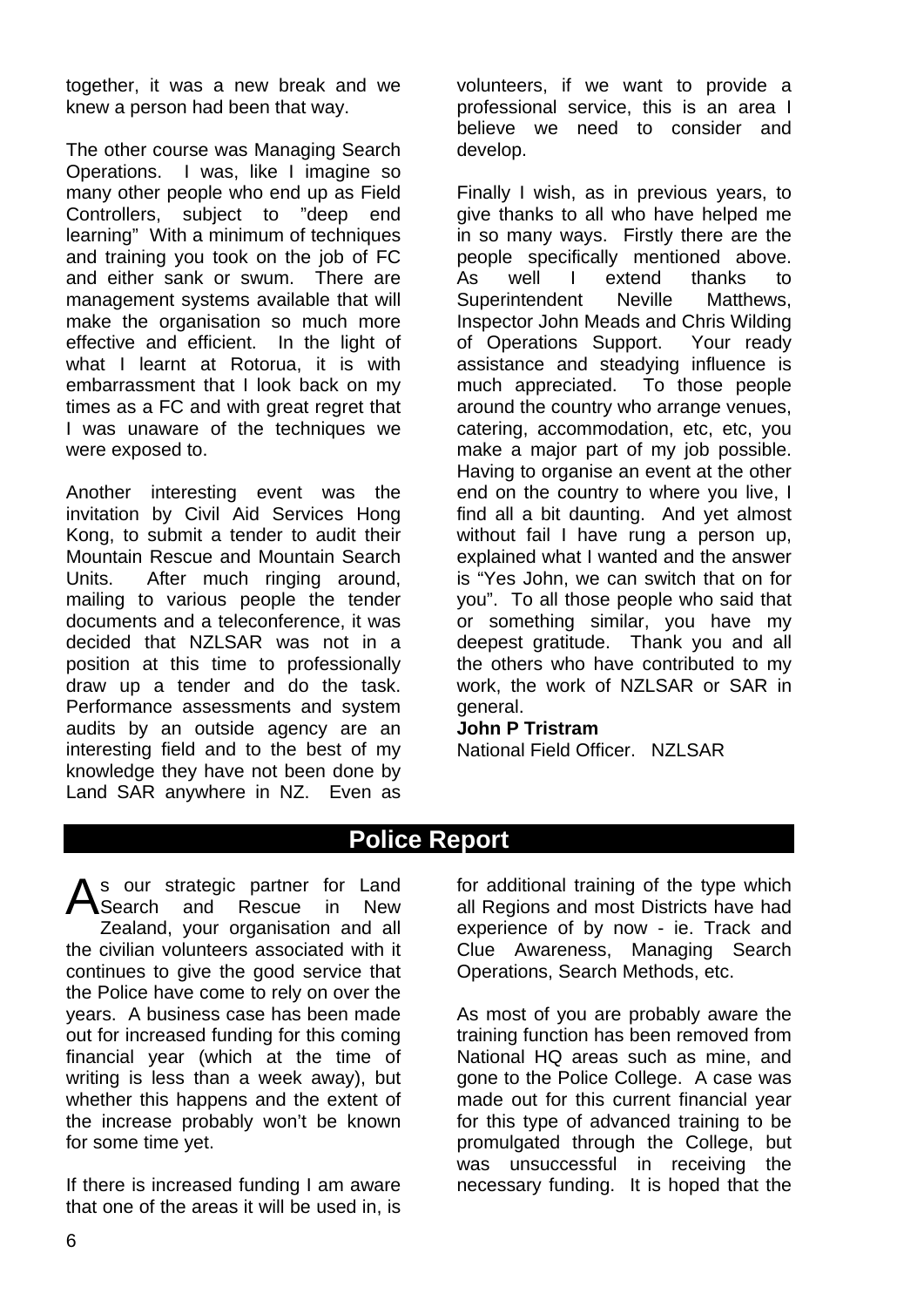bid will be successful for the 1997 - 98 financial year.

Examples of how this training is impacting on Police SAR operations is as recorded in a couple of 130's (Police SAR Operation Reports) that I have just received from Wellington. In one operation for an 81 year old Alzheimers sufferer who had gone missing: "The Matson Consensus was carried out by HQ staff which proved interesting when clues were sparse", and the Adviser has commented "It was an interesting exercise doing the consensus". In

another, for a missing youth (also in the Wellington City area): "One of those ROW jobs - taxis, trains, etc."

For those of you not familiar with the terms mentioned, how about adding one or two strings to your bow. Remember the old adage: "In the best interests of the victim".

#### **John Meads**

Coordinator: SAR/RCC Police National HQ.

**Note -** Some of the opinions expressed below are those held by the individuals concerned and are not necessarily those shared by the Committee

# **Region One Report**

The past year has, for the most part, The past year has, for the most part,<br>been a relatively quiet one for the Region One.

There has been a change in the membership of the Committee. The SAR Inspector, Graeme Murphy, who was Chairman of the Committee resigned early in the year to take up another position within the Police. His replacement, Inspector Brett England, has now joined the Committee. At the Regional Committee's only meeting during the year, which was held in May, John Walsh was elected Chairman and Roscoe Tait was re-appointed as Secretary/Treasurer. The Regional Representative's position, as required by the constitution of N Z Land SAR Inc was considered and Roscoe Tait, was reappointed for a further term of three years.

The members of the Committee are:

**John Walsh** Chairman **Roscoe Tait** Secretary/Treasurer & Regional Representative **Inspector Brett England Grant Conaghan Terry Conaghan**

#### **S/Sergeant Mike Henehan**

With such a small Committee of only six members, essentially based in two main areas, the members keep in touch on a regular, but informal basis, by phone which tends to reduce the perceived need for a meeting. However the Committee has now resolved to hold more meetings to share ideas and to coordinate the training requirements of the region.

#### **Training**

The Regional Committee, after a slow start, took up the offer from the National Committee to subsidise new additional training that gives SAR members the opportunity to learn new skills. One Introductory Track and Clue Awareness (TCA) course has been run which was extremely well received. Two further TCA courses have confirmed dates and venues and a further one is in the advanced planning stage. A Managing Search Operations course will be run at the end of August. These courses will give all our core SAR volunteers the opportunity to develop new skills and techniques.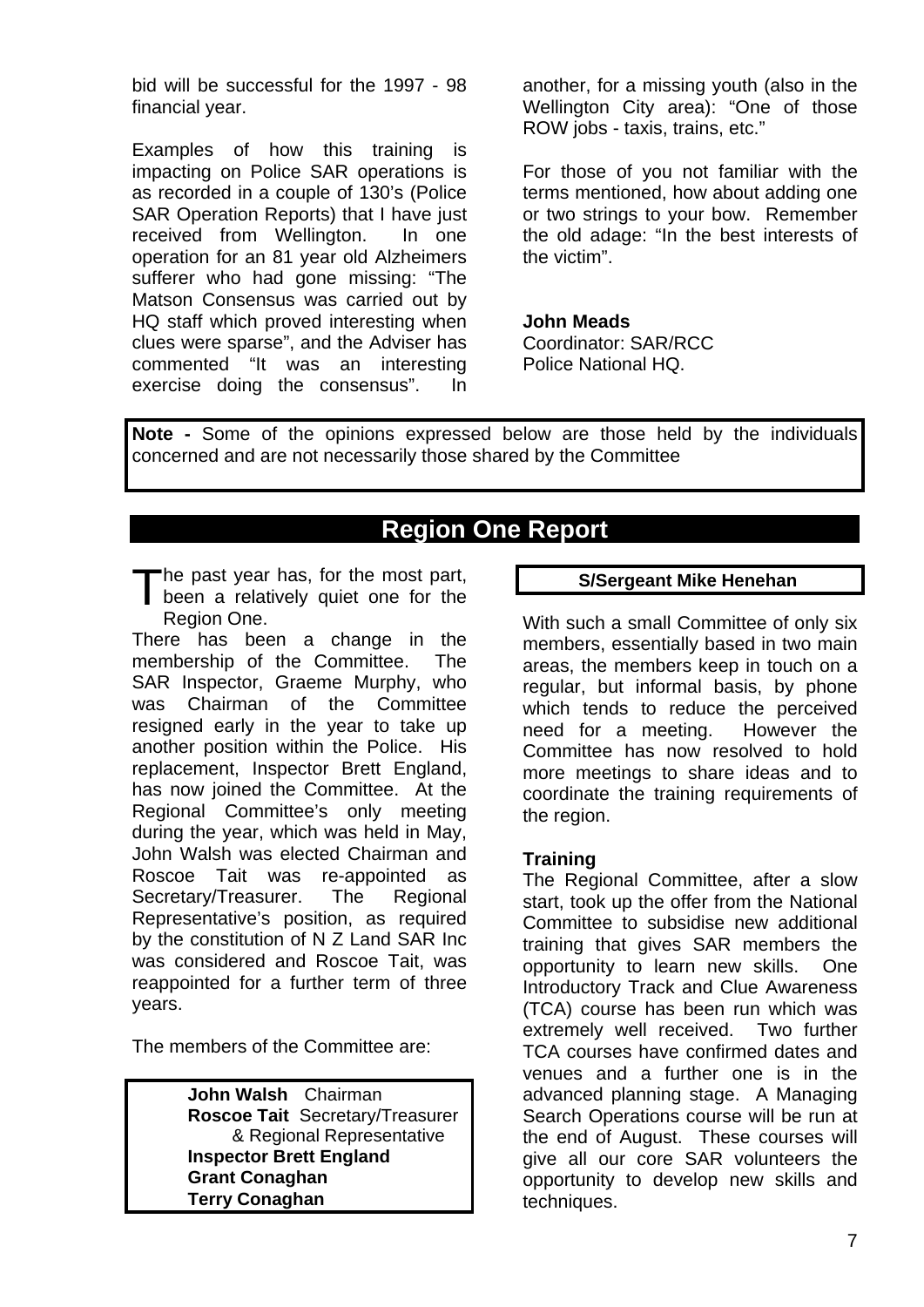## **SAREX's**

The SAREX is still the main training that is done in the Region. During the year four SAREX's were held as follows:

| <b>Far North</b> | Whirinaki  | November |
|------------------|------------|----------|
| Warkworth        | Tawharanui | October  |
| Auckland         | Hunua      | May      |
| Northland        | Waipoua    | May      |

In all cases the exercises have a basic format of training modules followed by practical application in the field. While the numbers attending the SAREX's were down, especially in the two May exercises, it was very interesting to note the improved performance of the teams that included members who had attended a Track and Clue Awareness course.

#### **Other Activities**

Most members of the Auckland Land SAR Committee have been involved in several items of national interest:

- Early drafts of the Field Controller Standards were commented on and much valuable and thoughtful input was received. The first pilot workshop on the Field Controller Standards, which will assist in developing the workshop format, will be held in Auckland in July.
- The Field Guide: The original draft has been rewritten in a more user friendly and consistent form. Many hundreds of hours have been put in by the members of the committee in developing this booklet. The final changes are now being made before the document goes to the Training Subcommittee at its August meeting.

• Currently the Auckland Committee is developing a workbook, from the Field Guide. The workbook can be used by District Committees as the basis for developing a standardised training programme for their SAR personnel.

#### **Operations**

There have been a number of operations in the Auckland District, especially during the spring/summer period. Each of the operations has been quite different, which has challenged the skills of the Advisers and Field Controllers. On the other hand the Northern SAR groups have had few operations during the year. All the operations have been small ones involving relatively small numbers of volunteers and most have been concluded within a 24 hours period.

#### **Conclusion**

Search and Rescue in the Region is well serviced with small, well trained SAR groups, which operate extremely efficiently. The introduction of new skills and techniques, through the courses run by Emergency Management Ltd, has already shown its effectiveness and can only help to improve the service we offer.

I would like to express my thanks for the support the Region receives from the Police and the SAR volunteers. On a personal note I would like to thank those concerned for the support I have received during the year as Regional Representative, from the Police, the Regional Committee and especially the Auckland Land SAR Committee.

#### **Roscoe Tait**

Region One Representative. NZLSAR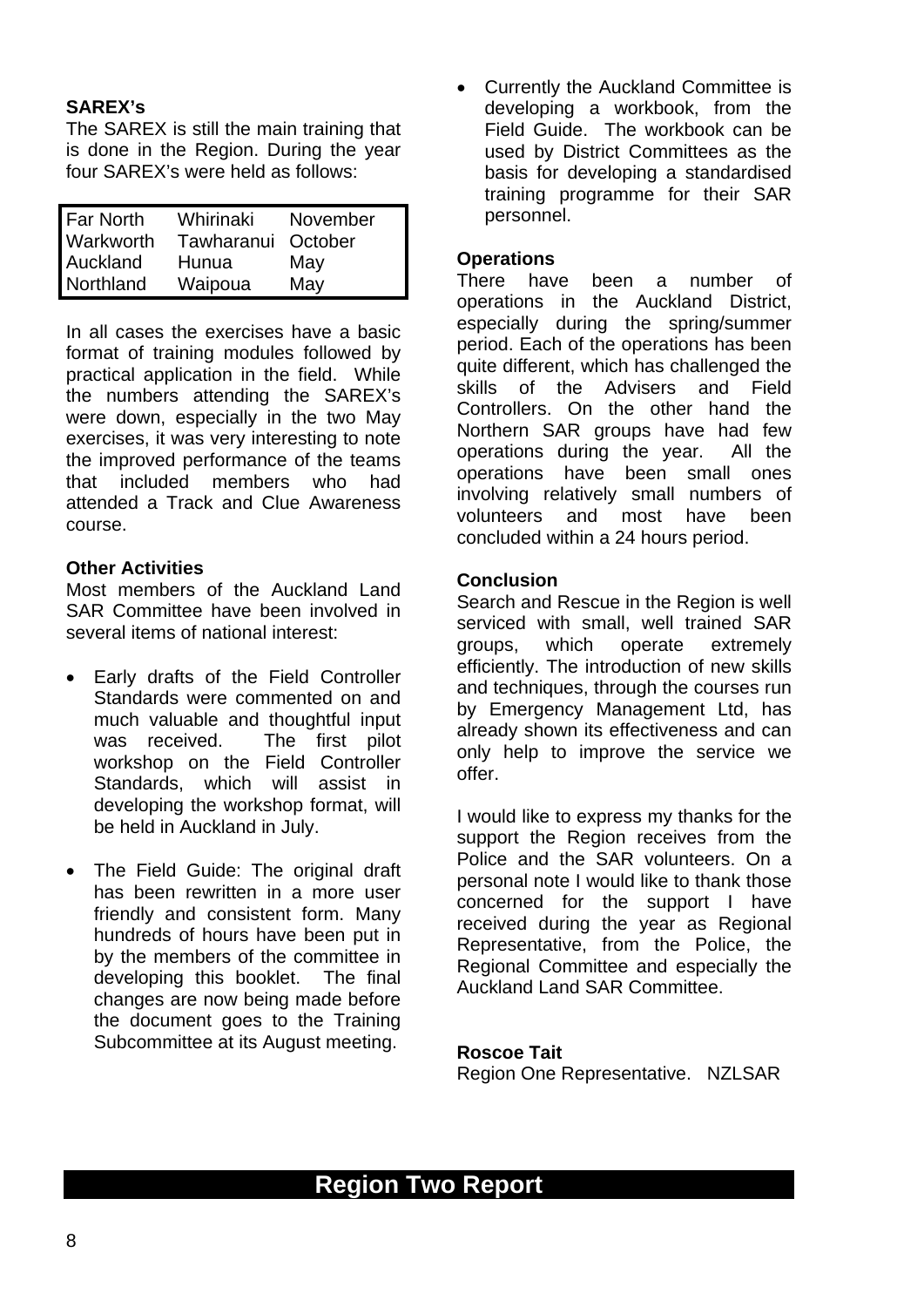egion Two has met twice in the past The first meeting on 10 August 1996, was attended by Region Three Chairman Derick Mathews, Inspector Tony McLeod from Police National Headquarters and John Tristram the National Field Officer. Don Major the Chairman, wanting to lessen his involvement with SAR, had tendered his resignation from the Committee and Senior Sergeant Gordon Glossop was nominated to the chair. Region Two owes much to both these people and offers a big vote of thanks. Firstly Don for accepting the Chairmanship when the Committee was first formed. It has not been easy finding the shape and role for this Committee and Don has done well to carry the load thus far. To Gordon we also owe a vote of thanks in accepting the Chairmanship when none of the volunteers would do so. NZLSAR is the "volunteers organisation" and the Region Two Committee is part of that, so it is hoped a volunteer will step forward at the earliest and fill the role. Brent Martin, as Secretary/Treasurer seems to be coping well in this position and his efforts in liaising with some of the Regions SAR personnel and Emergency Management Limited (EML) for the running of the NZLSAR financially supported courses, deserves mention. vear.

The second meeting was held on 22 February 1997 and much discussion took place regarding the funding for the training courses. The next Region Two meeting is on 9 August 1997.

An Advisers Standards Workshop was held at Thames in July 1996 and was attended by 17 volunteers and Police personnel.

Region Two took advantage of the \$6000 grant from NZLSAR and have held five EML courses. Track and Clue Awareness (TCA) courses have been held at Minginui, Thames, Waihi and Gisborne. A Managing Search Operations course was held at Rotorua and was, like the TCA course enthusiastically received to the extent that Taupo has arranged a series of courses at their own expense. While funding will determine the holding of further courses, interest has been expressed in attending a week long MSO course and the advanced TCA.

SAREX's have been held in all Districts.

Two NZLSAR Awards were presented to Region Two personnel by the National Field Officer John Tristram. The first was to Don Major at Hamilton on 7 October and the second was to Ken Hayhurst at Thames on 8 October. A further Award to Laurie Cobb was approved at the March NZLSAR Committee meeting and will be presented on 26 July.

As well two other Region Two personnel received recognition in the Queens Birthday Honours list. This was the Queens Service medal (QSM) for public service to SAR. The recipients are Senior Constable Barry Shepherd of Taupo Police and Ben Foster an Adviser of Waihi.

#### **John Cassidy**

Region Two Representative. NZLSAR

# **Region Three Report**

The last 12 months has been another The last 12 months has been another<br>active and rewarding year for Region Three in both operational and non operational areas. Most of the organisational issues were dealt with last year and it has been a relatively

simple matter of rolling over the same format into the new year.

Three meetings of the Regional committee have been held, under the Guidance of **Derick Mathews**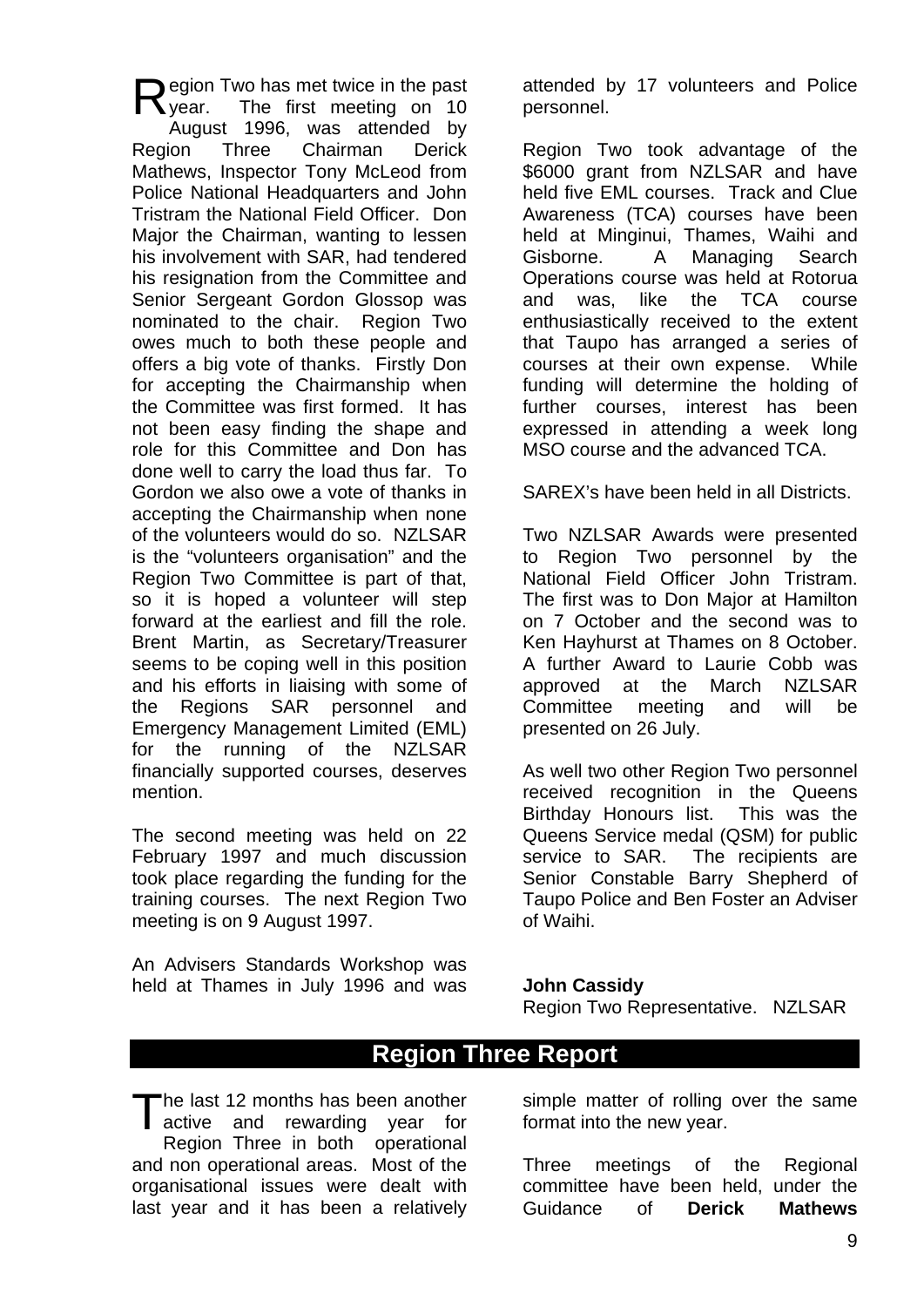**(Chairman)** and **Dave Barker (Secretary)** again timed to fit in with the National Committee meetings. The big job of organising the Training functions has been handled by the Training SubCommittee under the guidance of **Pat Bonis.** 

On the operational front, Districts have been experiencing varying levels of work. Once again Taranaki would be the most active District by a good margin while other Districts could probably be described as quieter than usual. The Taranaki team is to be congratulated on the results of their operations, as they have had to contend with many of the difficult SAR problems including body recovery in arduous and dangerous conditions.

Improved communications appears to be working with more people using mountain radios and, of course, cell phones. The Communications pamphlet drafted by the Communications Sub-Committee highlights the important issues for people to consider before selecting equipment for outdoor communications. It is important that this pamphlet has a wide distribution and members of NZLSAR should arrange for its distribution to anyone who intends to venture into our backcountry.

Cell phones have many short comings but there is no doubt they will be here to stay. The availability and ease of use, combined with the fact that they will work in many locations, (generally high on ridge tops) means that people will continue to use them as their link with the outside world. Unfortunately some people have been using them as a tramping aid on the basis that it will get them out of trouble when things go wrong and some of our people have suffered abuse when they haven't been able to provide directions to safety when requested.

Education is the key and the sooner people become aware of the limits of communications aids, the sooner we will be able to provide more positive assistance.

On the non-operational front Region Three has been actively promoting training of personnel in various skills and techniques. In addition to the annual SAREX held by all Districts the Region has organised two EML courses for 20 plus people on each course. The first course for Advisers and Field Controllers covered 'Managing Search Operations' while the second for Team Leaders covered 'Searching Methods'.

Both courses were very well received and with the availability of further funding a third course on Track & Clue awareness will be held close to the end of the financial year.

At District level several District funded 'Track and Clue Awareness' courses have been undertaken. Again these courses have been well supported and feedback from those attending confirms that the training is appropriate for our needs at this time.

Several of the above courses included a mix of Police SAR Squad members and volunteers. This has proved to be an excellent move as it enhances team building and improves the understanding of the respective roles of both groups.

The National Training Committee ran an Advisers Standards Workshop in the Region midway through the year, which was attended by most of the Advisers that still hadn't been through the Training course. The numbers may have put the organisers under a little stress but I understand that everything went smoothly, despite the efforts of the Taranaki weather. The completion of this course now puts Region Three in a good position, with each district now having a full set of Advisers who are up to date with the new Standards and direction of NZLSAR.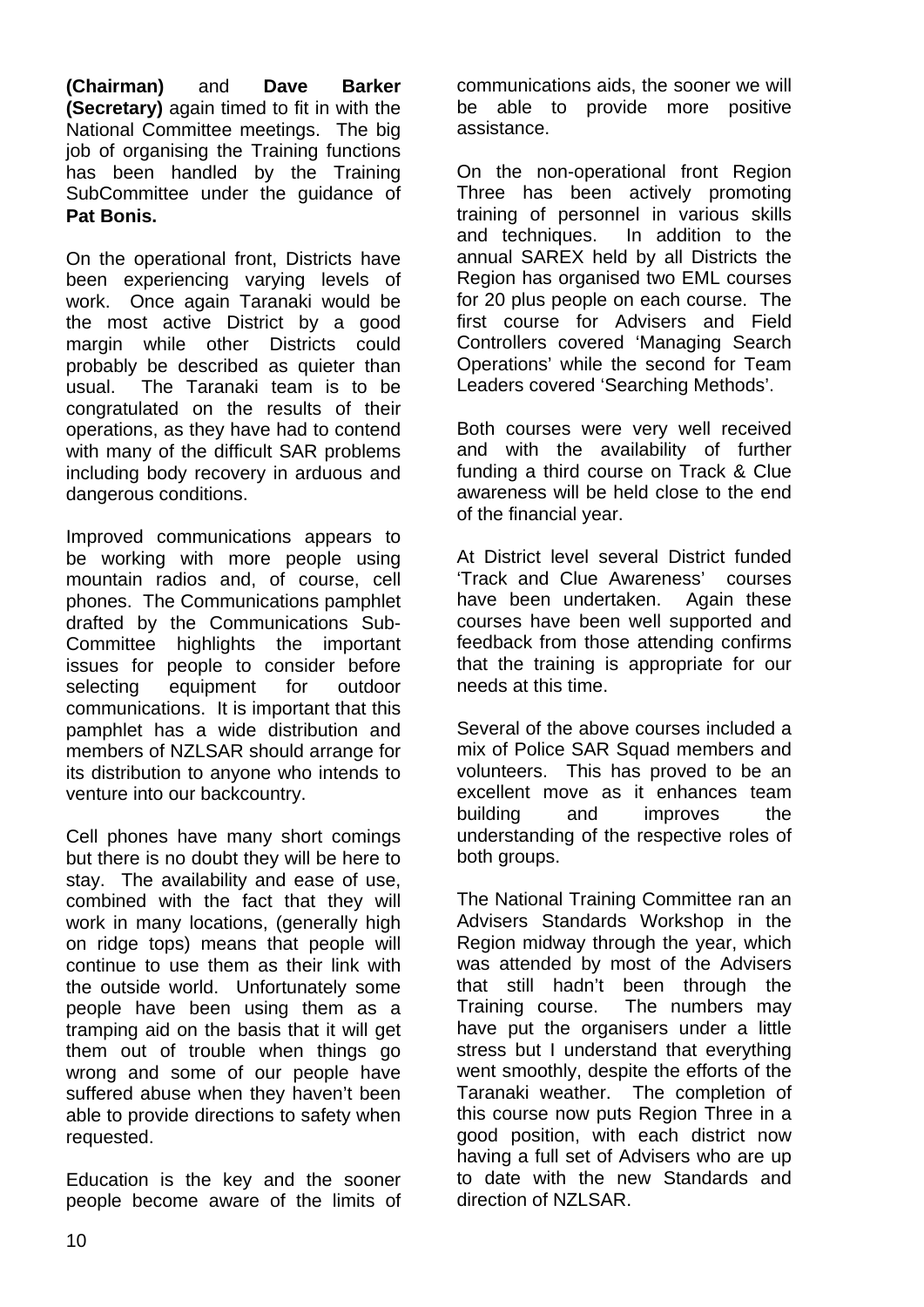Some discussion has taken place regarding the Police restructuring and its effect on the organisation for the region. However, with the Region running smoothly, it is not considered to be an urgent issue and no changes are proposed until the final organisational structures have been completed. It

ue to work pressures and a desire Due to work pressures and a desire<br>to put more time into local SAR, Russell Tucker the Region Four Representative, resigned early last year. I was nominated to the position in the middle of the year and due to being in the hills for the August meeting, attended my first NZLSAR Committee meeting in November last year.

The Region Four Committee as such has not worked well, due to the barrier imposed by Cook Strait between the Wellington, Kapiti-Mana and Hutt Districts with the Nelson District. The division is less a lack of common operating objectives and more the costs in meeting, either financially in airfares, or time if the still costly Inter Island ferry system is used to bring people together. In my opinion NZLSAR needs to look at the Regional Representatives boundary's especially in the light of the changes the Police are making to their command and operational structures. In this instance with the Nelson District now extending right down the West Coast to south of Haast, it seems appropriate for Nelson to become part of Region Five Canterbury/West Coast. An agenda item for the Regional Chairmen/Secretaries meeting on 9 November?

A part of my learning process in this position, has been to come to grips with the existing Police boundaries and my interpretation has been to split my Region into three areas. These areas and my comments are:

should then be clear what changes, if any, should occur.

### **Graham Thorp**

| Region        | <b>Three</b> | Representative. |
|---------------|--------------|-----------------|
| <b>NZLSAR</b> |              |                 |

## **Region Four Report**

**Wellington Area** (Wellington, Kapiti-Mana and that part of the Hutt District south of the Rimutaka Hill):

The last twelve months have been a period of consolidation where we have been bedding in our new team structure.

## **Management**

- The same seven Advisers as last year remain in office.
- Meetings held bi-monthly with Police, addressing training, planning and management issues.
- Meetings held bi-annually with all SAR representatives addressing funding, training and callout issues

## **Teams**

- A Fast Response Unit of seventy people has now been in existence for twelve months.
- Training has been provided to these seventy individuals on a monthly basis.
- There has been an excellent attendance with over 200 man days of training provided.
- Operational callouts have been steady with four operations involving eighty-eight volunteers in the field (obviously some members have been out on more than one operation).
- A database is maintained of all training and operational attendance. Those not attending a sufficient number of training events will be asked to reassess their commitment.

## **Training**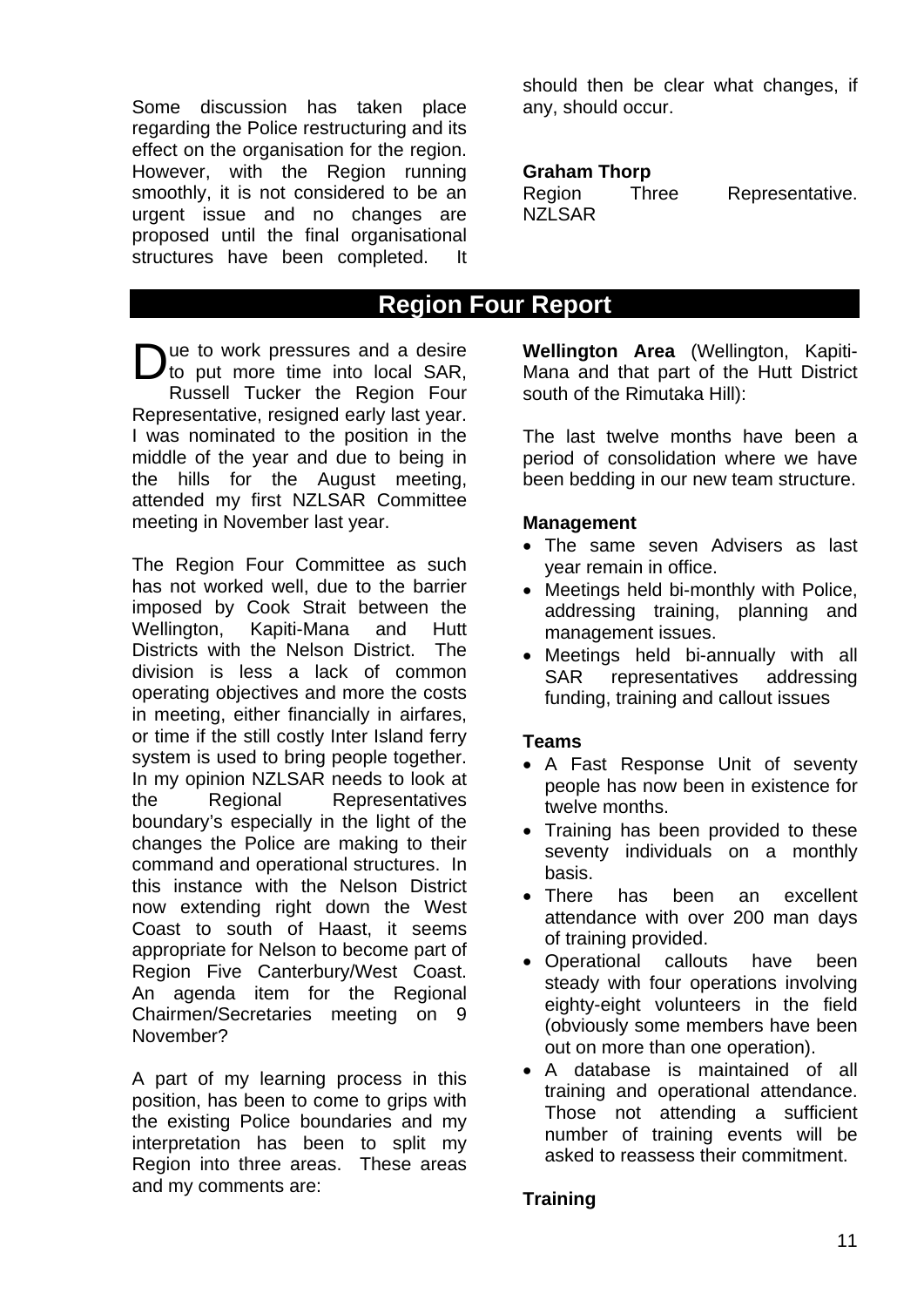- There were twelve training opportunities provided to team members last year covering the following topics
- First aid (3), Navigation (2), Tracking (3), Field Control (1), Rope and Rescue Skills (2), SAREX (1)
- Training coverage and content has been heavily influenced by the Emergency Management Limited (EML) courses

#### **1998**

• We are now looking at moving to the next level of call-out where personnel are called individually, perhaps using pagers.

**Wairarapa** (Hutt District north of the Rimutaka Hill):

### **Management**

• Meetings held quarterly with Police and SAR representatives.

#### • **Training**

• NZLSAR has recently funded a very successful Track and Clue Awareness Course run by EML.

## **Mike Sheridan**

Region Four Representative. NZLSAR

# **Region Five Christchurch/West Coast Report**

Region Five Christchurch/West Coast<br>
Nave held a number of courses over have held a number of courses over the last twelve months with further courses planned at Regional and District level for 1997/1998.

Activity has not been great, with few SAR operations taking place in most Districts, apart from the DoC problems at Mount Cook, first to do with strop rescues and the alpine search and rescue in general, when they said they were pulling out of SAR completely. Through Departmental intervention between DoC and the Police they were told to carry on until after the climbing session. Much discussion and many newspaper reports have covered this issue.

We all here know, that under the new SAR structure, all SAR personnel must be trained to an effective and semiprofessional standard. With the annual grant set aside by the Police department for NZLSAR each year, some local areas are possibly worse off now than before, as in the past we had our Local of District instructors training SAR personnel. This Committee seems set in its way to rely totally on the Police grant. Before the change most District Committees received a small grant from the national body, this is not the case now. It is stated in the rules that all SAR personnel must be trained in SAR procedure and with the limited funding this may take as long as the old system owing to the cost of courses.

NZLSAR is not taking the full opportunity to raise funds at a national level for all SAR training and in some cases sponsorship for equipment from corporate bodies throughout New Zealand, who would be only to willing to help such an organisation.

I read in the NZLSAR News that some District and Local Committees seem to raise funds for training easier than others. Presently we ask SAR members to give up their time to help raise funds for equipment. They already give time freely to go on SAR operations and supply all their own equipment for each operation and now we are asking them to give up time to raising funds for training. You must be joking. Have any of you purchased boots, parka, overpants, sleeping bag, tent and clothing recently or are we all past it and suffering from memory overload.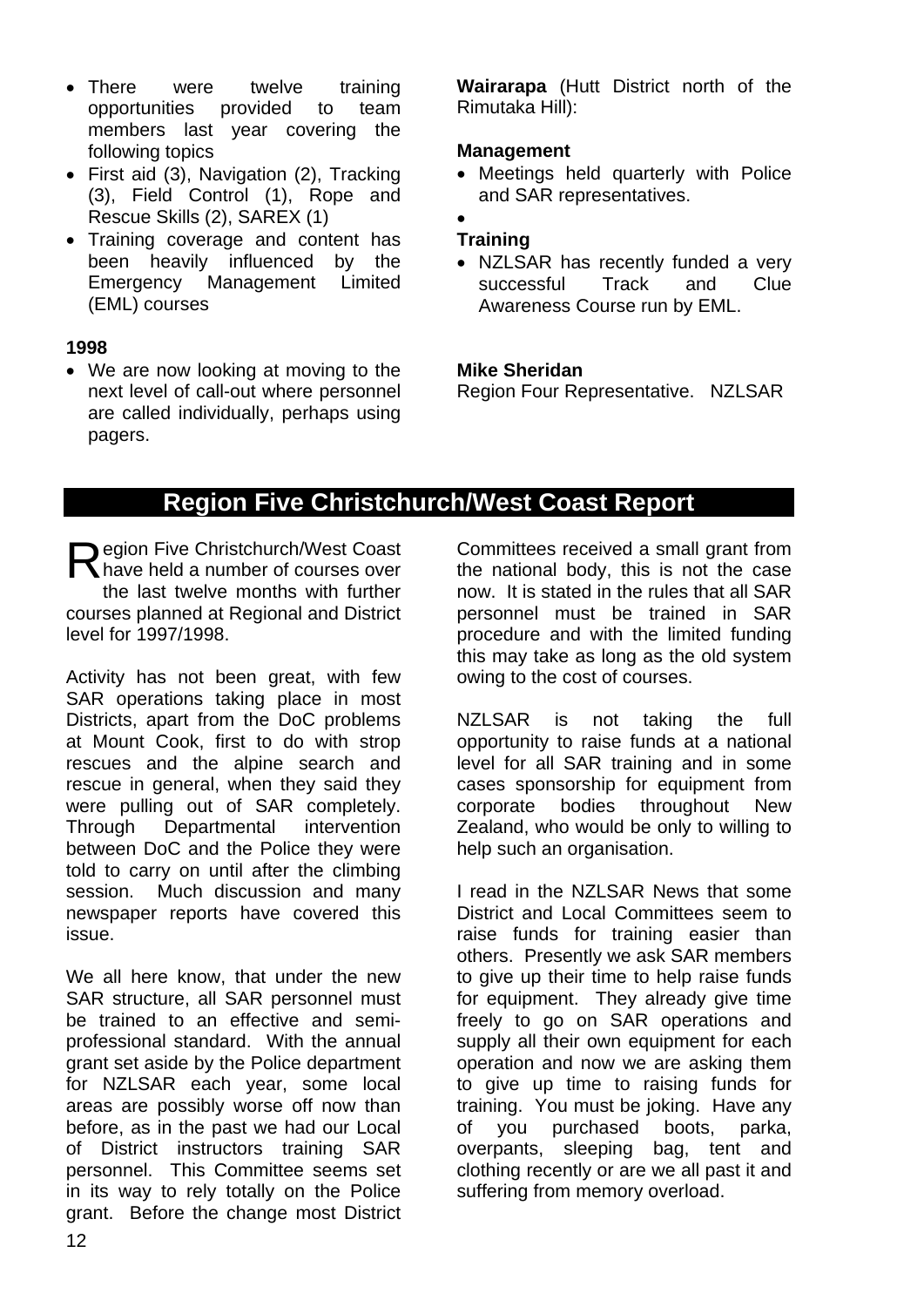All other emergency services like the St Johns, Air Ambulance, Fire Brigade have clothing and equipment supplied.

On the West Coast when a SAR call-out takes place most outlying Police Stations do not follow SAR procedures, like calling a SAR Adviser, until they get into trouble or the operation requires expertise. As an example the Chairperson and Secretary of the WCLSAR attended a debriefing of an operation in the Reefton area and were surprised that the Police involved had not been informed of the new SAR procedure which is there to help SAR operations, like contacting a SAR Adviser. I must say it was not the Reefton Police's fault regarding procedure as they called Greymouth and were given incorrect SAR instructions.

Another example of this happened on the 14th July when a hunter was swept away crossing a side creek that runs into the Landsborough River. The Police from Hokitika hired the St Johns helicopter at \$1500 an hour to travel to Haast, once there, they used another private mountain experienced helicopter operator to go to the scene of the incident.

Now to analyse this callout, no Adviser was called and secondly you can drive to Haast. Why hire a helicopter and why was the Policeman from Whataroa not sent to the incident?

All this adds up to inexperience in SAR operational procedure and I again ask are we wasting our voluntary time. In cases such as the above we should charge out as SAR consultants to the Police Department. The helicopter hire from Greymouth could cost in total \$3500 which was not required, as they could have driven to Haast the evening before when the Department was first

informed, making a saving of around \$3200

Since joining this Committee little has been done apart from the courses supplied by EML, which are quite expensive. NZLSAR should look at sending a couple of SAR personnel from each Region overseas to train on the same and in return these people train our volunteers.

As I stated at the first meeting I attended of this Committee, I was given a mandate by the Regional Committee to see what funding is available from the NZLSAR Committee for holding courses at Regional and District level. To date this Committee seems to be scared to look at what funding is available from corporations within New Zealand.

The Chairman asked me to look into this area at the last meeting. I have made enquires, but the time required to raise funds for the whole of NZLSAR would become a full time position. Funds and sponsorship are out there to be obtained, but this would be best achieved through a national effort.

A letter recently received states that another \$4,000 is available for courses straight away. I sincerely hope this is on top of the \$6,000 allocated to our Region for courses in the last financial year. Our Region has not spent all of last years allocation, but have one more course planned to cover the amount allocated.

Until we have proper funding in place to cover all training and the marketing of this organisations it will flounder at the pace as its predecessor.

#### **Terry Sweetman**

Region Five (Canterbury/West Coast) Representative. NZLSAR

# **Region Five Southland/Otago Report**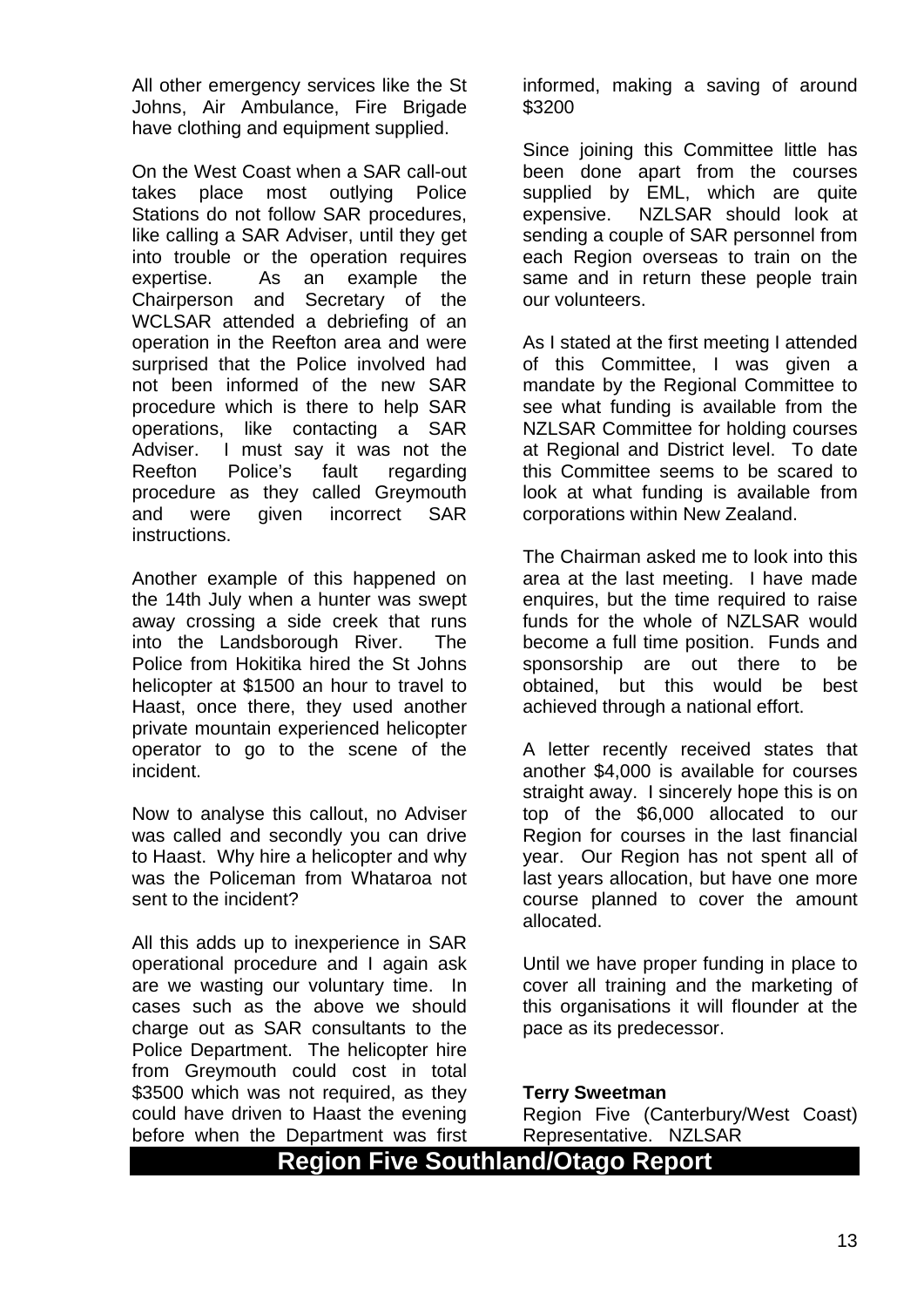he Regional Committee has to encourage the combination of several local areas in each training element so as to achieve better liaison within the Region. Following changes to the composition of the Otago Police District and possible further changes involving links with the Invercargill Police District, this aspect of the Region's functions has assumed greater importance. The Regional Committee is now becoming the principal link for volunteers. continued

The Police operations are financed on a local area basis without retaining a core of funds to provide links between the local police areas. This creates a danger of a major operation being inefficient through lack of prior cooperation. To overcome the potential threat the Regional Committee has expanded its representation so that each local area is represented on it.

The Committee has retained a very experienced membership with some new blood. **Tony Chittock** and **Steve Wilkes** (who took over from **John Galbreath** in March) joined the committee to reflect the need for more local representation following changes to the Police District structure. Other membership remains as before. John Galbreath's contribution from the South Otago Coastal area has been most appreciated. We wish to record our thanks to him for his efforts and valued contribution.

This year has seen a major drop in District Police funding allocated to SAR support in the non-operational role. While some areas have been able to maintain their training functions through substantial private and public donations, the position is serious. Once a need for SAR personnel is established there is a minimum requirement in standards of performance, and consequential training is required to achieve those standards. There is a cost in maintaining these standards which must be recognised and provided by all departments involved. To expect the community to provide voluntary funding as well as volunteer unpaid personnel, creates a stress on the system which may not be sustainable in the longer term. If there was any need for proof of the matter it is demonstrated in the serious litigation arising in Queenstown and the Coroner's finding in a recent inquest in Timaru. Preventative efforts through adequate training require an adequate training budget.

All Districts have been active throughout the year with numbers of operational callouts. The Dunedin pager system is proving of real benefit in overcoming limitations of the Telecom systems. Of concern is the high number of callouts in the Dunedin and Southland areas involving suicides and Alzheimer cases. The use of teams whose members have taken the course in track and clue awareness has provided major benefits to the success of operations. There is a definite cost benefit in providing this training in relation to the benefit to the victim of a speedy rescue and the cost savings in time on operations. Similar benefits are apparent from training in search management.

Detailed analysis of training needs is required in the longer term. Funds made available to the Regional Committee by Police and the National Committee and funds raised locally have resulted in Track and Clue Awareness courses and Search Management courses. A High Altitude Search Management course was held in Wanaka linking local areas and specialised groups from as far as Dunedin. Further similar training may be needed in this area in the future.

The region is continuing its links with the University aimed at supporting research into improvements operational resources.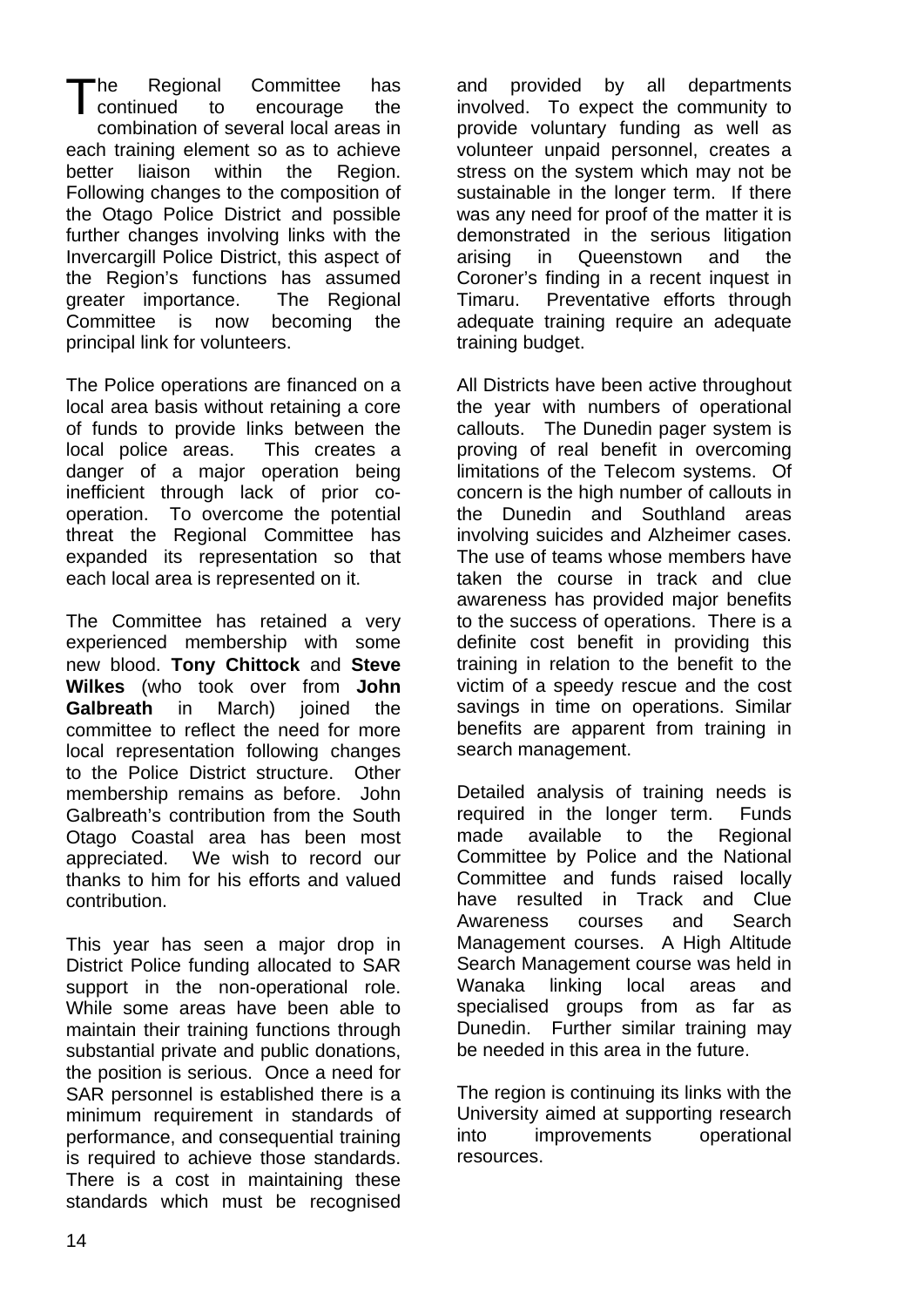A national exercise was held at Bendigo combining national and provincial groups capable of working underground. Local arrangements were made by the Regional committee and a mini SAREX was held to analyse the requirements of a search when there is a possibility that those missing may be underground. A report on these aspects and resources

available is undergoing peer review and will soon be available for distribution.

#### **Roger Barrowclough**

| Region | Five | (Otago                 | Southland) |
|--------|------|------------------------|------------|
|        |      | Representative. NZLSAR |            |

## **Aviation Subcommittee Report**

his past year has once again been This past year has once again been<br>
one of maintaining a watching brief on SAR and its aviation issues. A major review of Emergency Air Rescue Services has been undertaken over the past couple of years. The recommendations of this report are yet to be implemented, and ultimately could have a significant impact on the availability, and geographical location of our rescue helicopter operators.

It has been suggested that the RNZAF wish to cease the provision of helicopter support for SAR operations. This has not been substantiated, but if proved correct would provide some SAR Field Controllers and Advisers with severe logistical problems. The Iroquois is one of the most versatile tools available to us, and in many regions of the country, local helicopter operators are unable to provide resources such as HF communications, winches and lots of noise.

NZLSAR attended one of the meetings of the Aviation Industry Association, Air Accident Air Rescue Division in

Wellington during the year. The purpose of our attendance was to promote ourselves, and our objectives to the organisation that represents most of the fully professional rescue helicopter and aircraft operators. This organisation suggested that they could act as our Aviation Sub Committee The subsequent meeting of NZLSAR agreed that the AIAAAARD do not fully represent all rescue operators that are involved in SAR.

At the AIA meeting, a demonstration of computer software and GPS hardware was given. The purpose of this software is to provide aircraft operators with an instantaneous graphical representation of exact location and height on a digitised topographical map. The capability of this equipment, including the logging and playback function was astounding. Equipment such as this may well benefit SAR in the future.

#### **Ross Berry**

| Chairman      | Aviation | Subcommittee. |
|---------------|----------|---------------|
| <b>NZLSAR</b> |          |               |

# **Communications Subcommittee Report**

t the March 1997 Committee meeting Graham Thorp the Communications Subcommittee Chairman (CSC) stood down from this position to concentrate on his role as NZLSAR Chairman. At that meeting I was nominated to take his place and chair this group, the members being: A

**Mike Sheridan** Lower Hutt **Rex Aubrey** Police Porirua **Ian Gardiner** Christchurch **Matthew Lloyd** DoC Wellington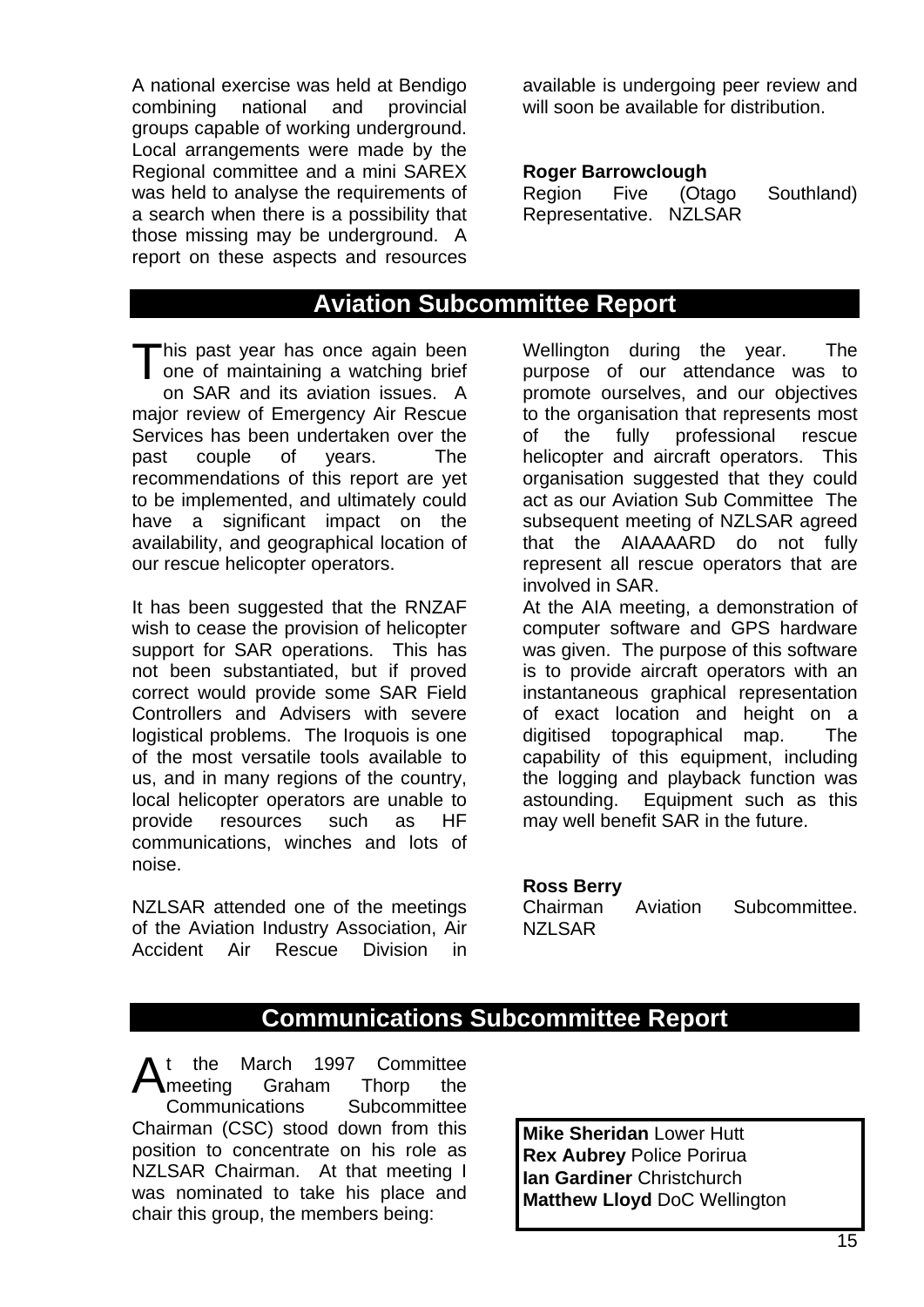**Jeff Sayer** AREC Lower Hutt **Ross Thompson** FMC Auckland **John Tristram** Lower Hutt **Terry Waghorn** Wellington

The CSC has had two "face to face" meetings in the last financial year, the first in July 1996 and other in February 1997. The next such event is due for August and is to include a get together on the Friday evening before the meeting on Saturday. This is to allow some social interaction between members who are for much of the year only a voice on the phone to each other. It is also anticipated that much technical discussion can be held in a more "freewheeling" atmosphere than a formal meeting setting permits.

held interspersed between the "face to As well, three tele-conferences were face" meetings.

Two presentations were made at one meeting. The first was by Barry Young of NZ Coast Guard Air patrol who explained the direction finding equipment they are intending to fit to dedicated aircraft around the country. He also spoke about the Coastguard Air Patrol Observers they are training in conjunction with the "DF" equipment. The second speaker was Neil Lambert of Spectratec Systems Limited, who demonstrated to us a "Sel Call" (selective calling) device. This allows HF radios to used as a telephone and a SAR team, with this device fitted to their HF radio, could call or be called by any other telephone subscriber.

**VHF SPECIFICATION** setting out the A desired SAR features of this type of radio and the preferred brands has been finalised, as has a paper titled **VHF STRATEGIES** which incorporates the rational for leaving the CD band and adopting the ES band. Money has been allocated for part of the production costs of the pamphlet setting out the various options for outdoor communications (cellphone, ELB's, Mountain radios). A copy on a disc is with Mountain Safety Council being assessed for publication.

Other areas that are currently under discussion include:

- The Police CARD system
- Computers in search HQ
- optimum field HQ arrangements
- Cliff • Communications for Alpine Rescue Teams (ACR)
- Recommendations on the use of the ES band frequencies
- The use of the Internet
- Communication Plans for the VHF and HF networks

I see my role as facilitating these discussions and progressing the issues. The discussions are certainly going very well, however progress is somewhat slow. It is very difficult to progress the issues at phone conference time.

#### **Mike Sheridan**

Chairman Communications Subcommittee. NZLSAR

# **Specialist Subcommittee Report**

#### **Alpine Cliff Rescue Standards**

A small group from the sub-committee has been involved with the Central Southern Alps SAR Review and has been attempting to resolve the Standards issue. There are two models that are being considered. The first (and original) model is that followed by the RARO standards. The second model uses sections from existing qualifications in the appropriate fields. This last model is presently seen as the most 'useful' for the volunteers, going by the present feedback received.

There is still some debate amongst the teams as to the necessity of these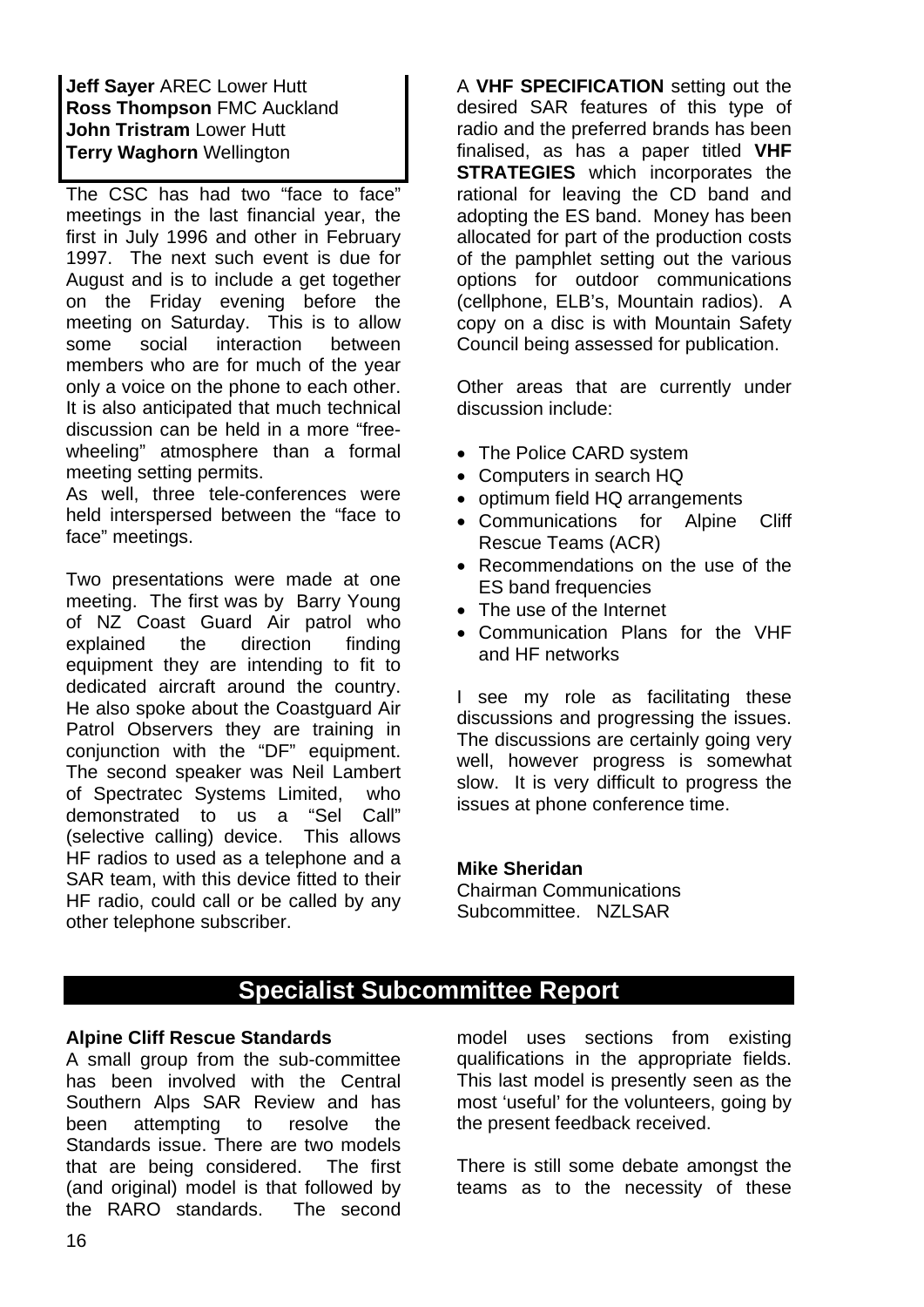standards and this will need to be addressed.

A positive aspect of the Review is that it has been decided to publish the 'Minimum Entry level Standards' despite the lack of feedback from the various groups on this issue.

#### **ACR Statistics**

This year it has been decided to produce a brief summary of the use of the respective ACR teams over the period July 1996 to June 1997.

is an indication that despite repeated attempts to obtain these figures from the team they have not been forthcoming.

| Team         | Call-outs | <b>Total</b>         | Number of                |
|--------------|-----------|----------------------|--------------------------|
|              |           | Operational<br>hours | Team members<br>involved |
|              |           |                      |                          |
| Taranaki     | 7         | 457                  | 68                       |
| RARO         | 8         | 137                  | 30                       |
| Christchurch | 8         | 289                  | 55                       |
| Greymouth    | $***$     |                      |                          |
| Mt Cook      | 33        | 536                  | 139                      |
| Dunedin      | 3         | 12                   | 5                        |
| Queenstown   | **        |                      |                          |
| Wanaka       | 9         | 49                   | 13                       |
| Invercargill | 0         |                      |                          |

#### **Trainin g**

Training for the coming financial year is being directed at the individual teams in an attempt to continue the work begun at the Temple Basin workshop held during November 1996. The participants saw this as important. It will also give the Sub Committee a further opportunity to "push" the adoption of the Standards and in particular a National Standard.

Once finance has been allocated for training and this Sub Committee is given its budget this project will go ahead. However, given the cost of such a project it is likely that we will be spreading this training over a two year period.

### Murray Cullen

Chairman Specialist Sub-Committee. NZI SAR

# **Training Subcommittee Report**

The Training Subcommittee did not Murray Cullen<br>
met during the last year but contact Dave Saunder met during the last year but contact has been frequent with some members and for others, an occasional phone call. However, a meeting will be held in August this year.

The membership of the Subcommittee has not changed during the year and the members are:

 Dave Saunders Roscoe Tait Stu Thorne Barry Were

## **Advisers Standards**

Although a large number of Adviser Standards Workshops were held last year, there were still some Districts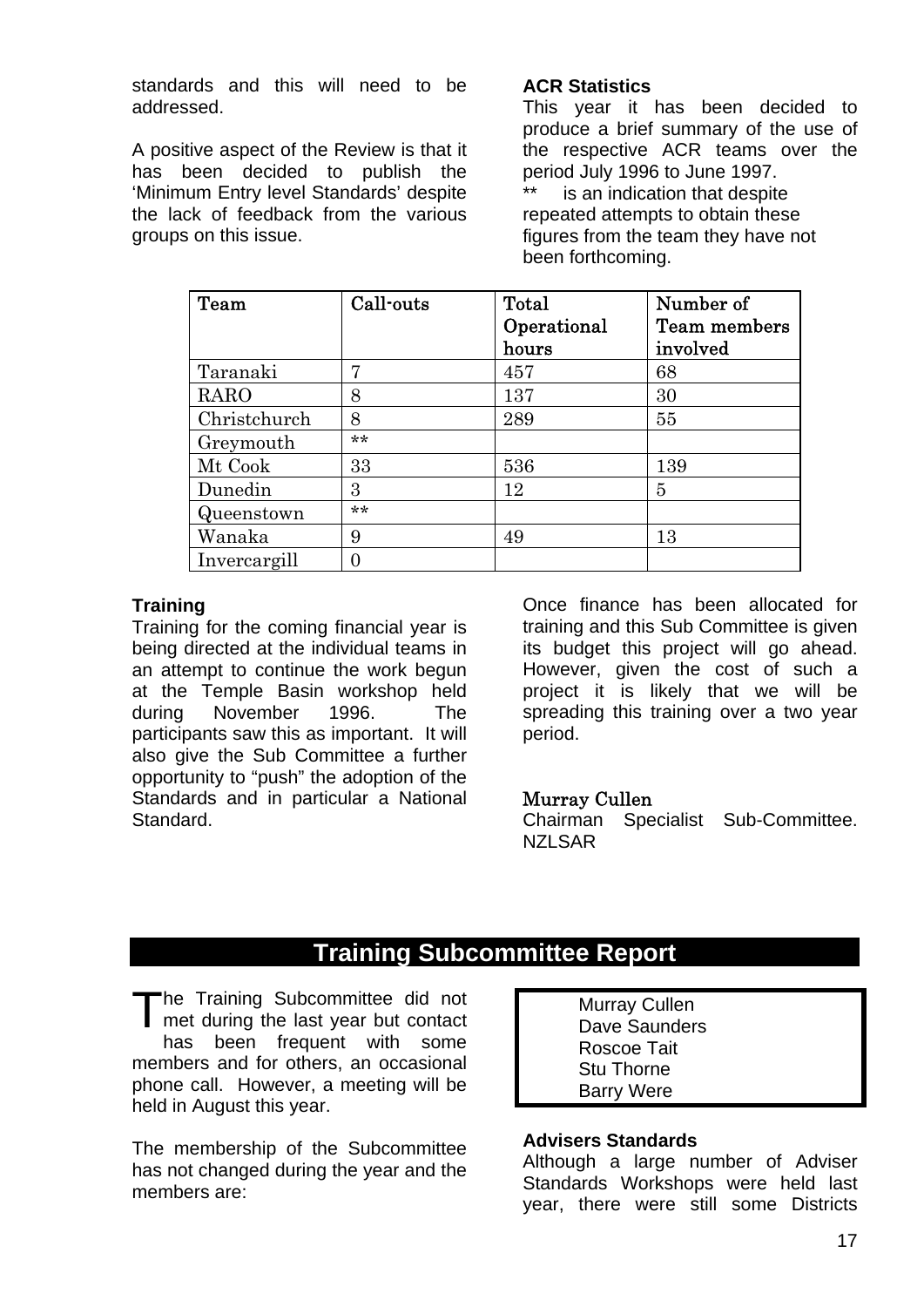where Advisers had not been given the opportunity to attend a Workshop. These Districts were picked up this year and workshops were held at Thames, New Plymouth and Geraldine. The Adviser Standards Workshops are still extremely well received and all District Committees have accepted the concept of Standards.

| Thames<br>New Plymouth<br>Geraldine          | Attendees<br>Attendees<br>Attendees | 17<br>23<br>21 |
|----------------------------------------------|-------------------------------------|----------------|
| Total for 1996/97                            |                                     | 62             |
| Total since first<br>workshop in 1995<br>239 |                                     |                |
| No. Advisers not attended 70                 |                                     |                |

Of the two hundred and fo urteen NZLSAR Adviser s (one hundred and ninety-four land and twenty underground), seventy have yet to take the advantage of attending a Workshop. An analysis has commenced of those Advisers in each Island who have not attended a workshop to determine where, and how many further Workshops need be run to ensure that all Advisers have an opportunity to attend.

## **Field Controllers Standards**

meeting for comment and approval. Many useful comments were received and these have been incorporated in a A draft of the Field Controllers Standard was tabled at the March Committee final draft which will be presented at a pilot Workshop to be held in Auckland in July. The invited attendees, which include Advisers, people who are experienced Field Controllers and Police, will work through the Standard to confirm its content as well as assisting in the development of the workshop content and format. From this pilot the content for a series of one day workshops to be held around the country to introduce the Field Controller

Standards will be developed. The Standard, and its accompanying Job Description, are similar in layout to the Advisers Standard and are in five parts; Non-Operational, Pre-Operational, Operational, Post Operational and Background Knowledge.

committee meeting of N Z Land SAR for The Field Controller Standards and Workshop content will be presented to the Training Subcommittee at its August meeting for approval to go to the next ratification.

## **Risk Management**

Nelson Lakes during the weekend 5/6 October. It was attended by sixteen Nelson SAR personnel as well as Paul A second pilot Risk Management course for SAR was held at Rotoiti Lodge, Dale from the Department of Conservation and myself. The course was run by Cathye Haddock and Jim Hepburn of the New Zealand Mountain Council. As with any course that is being developed, the content differed from that in the first pilot course. There was more emphasis on the use of tools and techniques. The response from the participants was very encouraging and there is certainly a growing feeling around the country that this type of course is of use, not only in SAR, but for general outdoor activities.

## **Field Guide**

number of hours have been put in by the Auckland Land SAR Committee on this project. The earlier draft has been This document has had an extremely long gestation period and a huge rewritten in a more user friendly and consistent format. The final tidying up of the document is currently being done and the Field Guide will be presented to the Training Sub Committee at its August meeting. It is expected that the N Z Land SAR Committee will approve the Field Guide at its August meeting and that it will be published and distributed to all Districts before Christmas.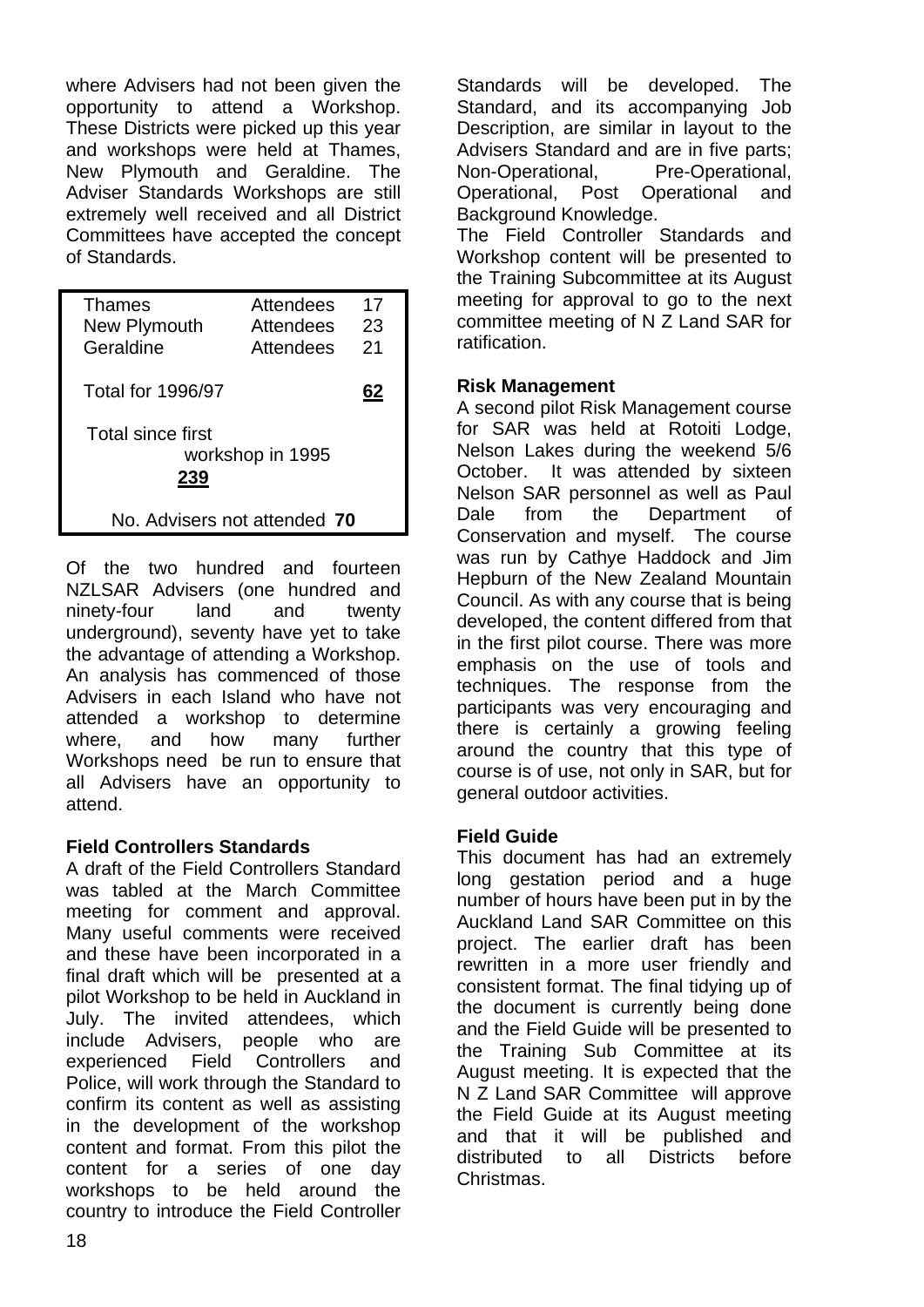#### **Emergency Management Limited**

skills and techniques. Negotiations were held with Emergency Management Limited (EML) on the The Training Subcommittee is very keen to promote courses that offer training in new SAR price, and the numbers of attendees, for each of their courses. A policy was then put in place where each Region was offered a training grant of \$4000 for new training using approved courses. This grant was limited to a maximum \$2000 for any individual course. Asking the District Representatives at the Regional meetings to prioritise their needs for this extra and specialised training the policy has proved to be very effective. Also several Regions and Districts have managed to find funding from their own

sources to run additional courses. The National Committee was able to offer extra funding to those Regions towards the end of the year. Of concern however, is that on a number of occasions, courses have not been fully attended. From NZLSAR's point of view, any numbers less than the maximum means we are not getting the full value for our (limited) dollars. Any places unfilled means that a highly useful and effective training opportunity has been lost. Some organisers have managed the process by having a couple of reserves in place for each course. In view of the value of the skills being presented, I would encourage others to adopt the same approach.

| <b>NZLSAR financially supported courses by</b><br><b>EML</b> |                  |     |
|--------------------------------------------------------------|------------------|-----|
| <b>Introductory TCA</b>                                      | Napier           | 16  |
| <b>Search Methods</b>                                        | Dunedin          | 28  |
| <b>Introductory TCA</b>                                      | Region 2         | 16  |
| <b>Introductory TCA</b>                                      | Napier           | 16  |
| <b>Introductory TCA</b>                                      | <b>Thames</b>    | 16  |
| <b>Introductory TCA</b>                                      | Waihi            | 16  |
| <b>Introductory MSO</b>                                      | Region 3         | 20  |
| <b>Search Methods</b>                                        | Region 3         | 28  |
| Introductory TCA                                             | Dunedin          | 16  |
| Introductory TCA                                             | Invercargill     | 12  |
| Introductory TCA                                             | Region 5         | 16  |
| <b>Introductory TCA</b>                                      | Auckland         | 16  |
| <b>Alpine Search Methods</b>                                 | Wanaka           | 14  |
| Introductory TCA                                             | Oamaru           | 16  |
| Introductory TCA                                             | Gisborne         | 16  |
| Introductory MSO                                             | Region 2         | 20  |
| Introductory TCA                                             | Region 5         | 19  |
| Introductory TCA                                             | Wanganui         | 16  |
| Introductory TCA                                             | <b>Masterton</b> | 16  |
| Total<br>persons trained<br>by<br><b>EML</b>                 |                  | 333 |

A number of Districts, seeing the value of the above courses, have from there own funds engaged EML to run similar events. Those Districts and Local SAR **Training Modules** 

Committees who have done this include Dunedin, Hawkes Bay and Taupo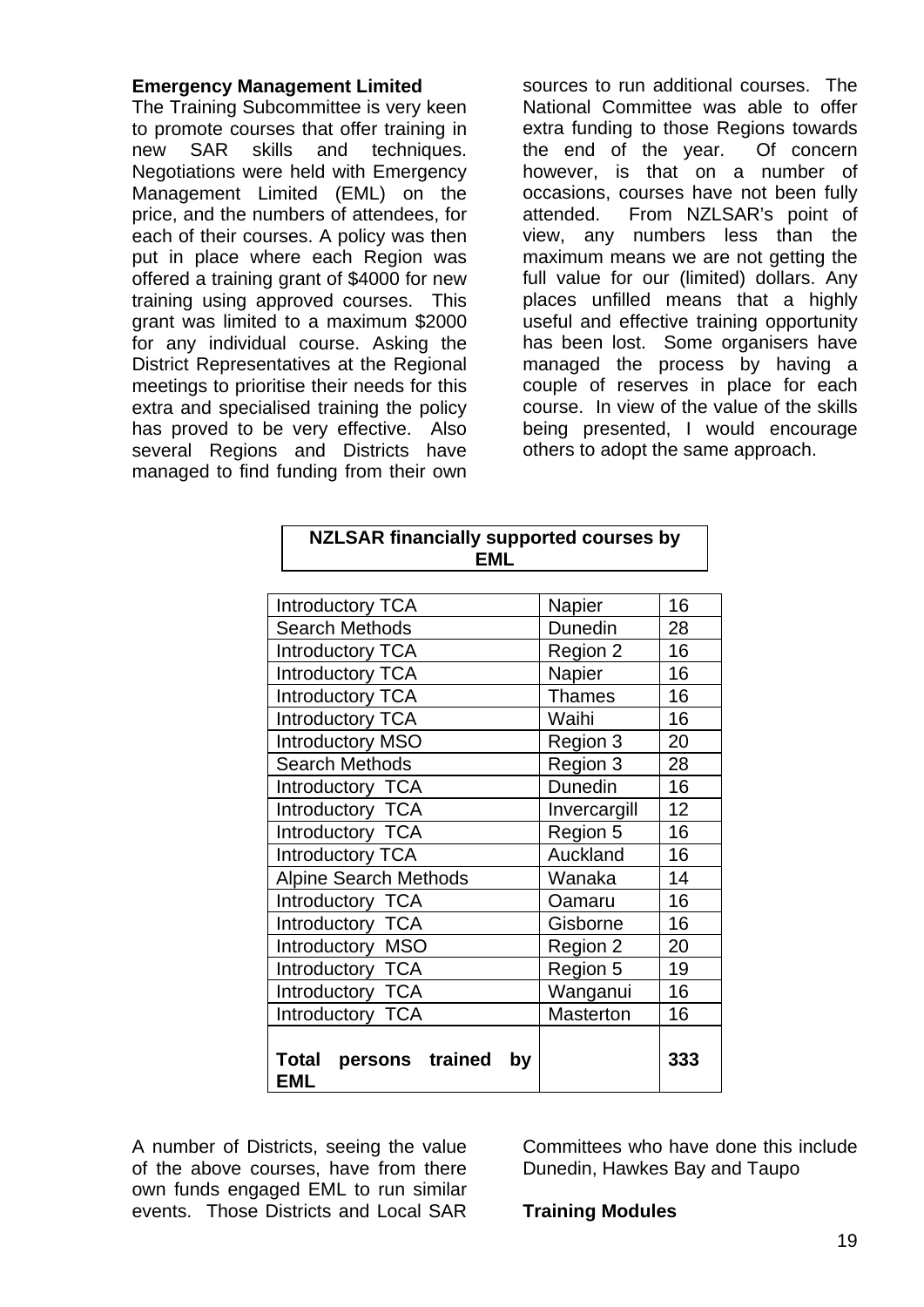Committee I was invited to attend a one Workshop in Christchurch As Chairman of the Training Sub dav organised by the Canterbury SAR group to look at SAR skills. The day was divided into four sessions covering, minimum standards for Team Members coming into SAR, skills specific to SAR, development of training modules for SAR specific skills and the training of SAR instructors. Having identified a set of minimum standards and the SAR specific skills, this information is now being brought together and developed by the Canterbury group as a series of modules and training aids for use by all SAR groups. Dave Saunders is coordinating the development of these training modules.

Field Guide. District Committees will be able to use the Workbook as the basis The Auckland Land SAR Committee has started developing a Workbook from the for developing a standardised training programme that meets the requirements for the SAR personnel in their District.

#### **Future**

extremely ambitious five year training programme that will allow the latest international methods and techniques in The committee has developed an SAR to be implemented throughout the country. The plan requires considerably more funding than we currently receive from the Police. A Business Plan has been submitted to the Police along with justification for the increased funding. The Training Subcommittee is developing strategies that will allow us to provide new training in a cost effective and equitable manner.

#### **Acknowledgments**

I wish to acknowledge the support of the and Regional following: District committees in assisting with the organisation of the Adviser Standards Workshops and in the way they have embraced the training programmes that have been offered by Emergency Management Ltd. To Ross Gordon of Emergency Management Ltd. for his enthusiasm and encouragement through out the year. The Committee of N Z Land SAR Inc. for their unfailing support of the aims and objectives of the Training Subcommittee. The members of the Training Subcommittee for their assistance and help. Special thanks go to John Tristram; without his behind the scenes input and encouragement much of what we have achieved this year would just not have happened. Barry Were, my co-presenter, for his help and encouragement. Last, and certainly not least, my thanks to all the volunteers who have given freely of their time to train and attend courses to improve their skills so that the organisation can provide a better service to the public of New Zealand.

#### **oscoe Tait R**

Chairman, Training Subcommittee. **NZLSAR** 

# **Underground Subcommittee Report**

The review of the Adviser numbers The review of the Adviser numbers<br>and distribution, which commenced last year, has been completed. The number of Cave Advisers now stands at twenty and of these only three have yet to attend an Adviser Workshop.

Our continuing dialogue with the Mines Rescue personnel has been worthwhile

the Adviser numbers with the miners being key participants in the Bendigo exercise in March.

> organisations represented and the calibre of the participants. The sharing The attendance at the Bendigo exercise was impressive in terms of the range of of techniques was excellent and all participants left with a greater understanding of the skills available in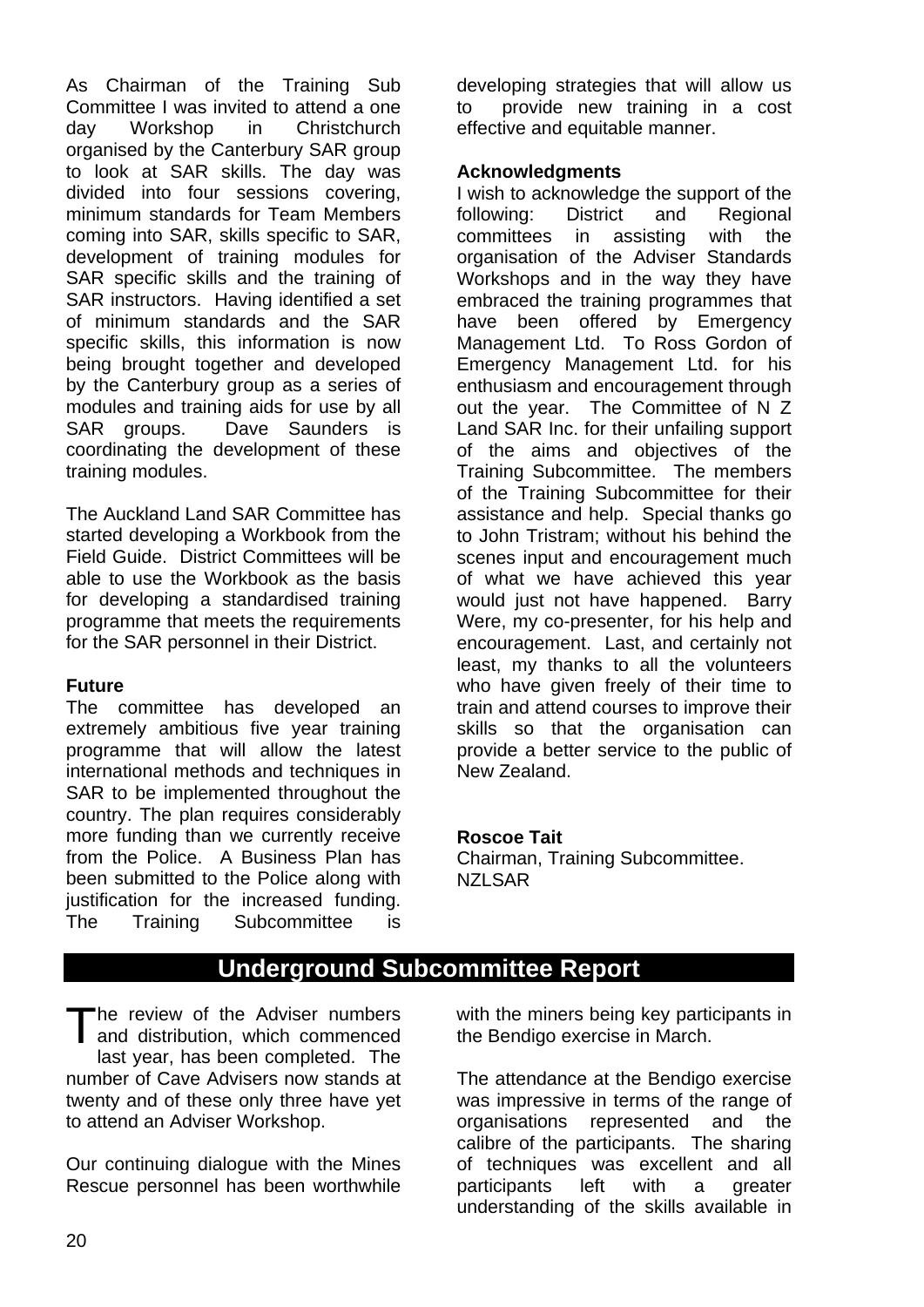Otago for vertical and confined space rescue.

This will focus on a particularly deep cave and will be Planning is proceeding for a major deep cave SAREX in the South Island in March 1998. designed to stretch the resources of our organisation, stimulate an upgrading of skills, and provide the organisation with an accurate indication of our preparedness for such an event.

Cavers have run the usual Regional SAREXs during the past year.

being written and should be ready to The Cave Rescue Handbook is still publish before the end of 1997.

Cave SAR organisation is in good shape, but we I believe that the must remain aware of the need to train our members and in particular the Advisers. An important aspect of this training relates to search and I believe that it is important for all Cave Advisers to attend a MSO course.

#### **Barry Were**

Chairman Underground Subcommittee. NZLSAR

## **Treasurers Report**

Thanks again to the Police for the NZLSAR operational grant and for the provision of accommodation and associated services for the National Field Officer. In addition, the work of volunteers, Committee members and others has notably furthered the operations of

NZLSAR and this work cannot be satisfactorily measured in dollars.

While the accounts show a surplus and funds at 30 June 1997 are \$90,319, there are these qualifications;

- 1. The Field Guide has not been published and the provision of \$30,000 for its estimated cost remains.
- 2. The Police grant is received some months into the financial year and sufficient funds, estimated to be at least \$30,000 at current spending levels, must be retained to cover this period.
- 3. Various committed activities, including two Regional training courses subsidised to a total of \$4,000, data collection research - \$1,000, two Field Controllers Workshops - \$3,000, publication of the "comms pamphlet" - \$1,500 and ID cards - \$1,000, were unable to be completed by June 30. This totals \$10,500 to be carried forward to the 1997/98 year.
- 4. A further \$24,000 support for approved Regional courses has recently been allocated.

\$103,059 was spent this financial year \$162,000 which could not be fully against a Police grant of \$103,000. funded. Although this expenditure includes some \$6,300 set down for 1995/96 (the underground exercise, risk management course, less a saving on Regional administration grants), there was the \$10,500 as above, not spent on planned activities plus the other desirable items in the original 1996/97 Business Plan of

The 1997/98 Business Plan presented to the Police totals  $$210,000$  and there is some careful planning coming up to make the best use of the grant when it is known.

#### **Phil Rundle**

Treasurer. NZLSAR

# **Financial Report**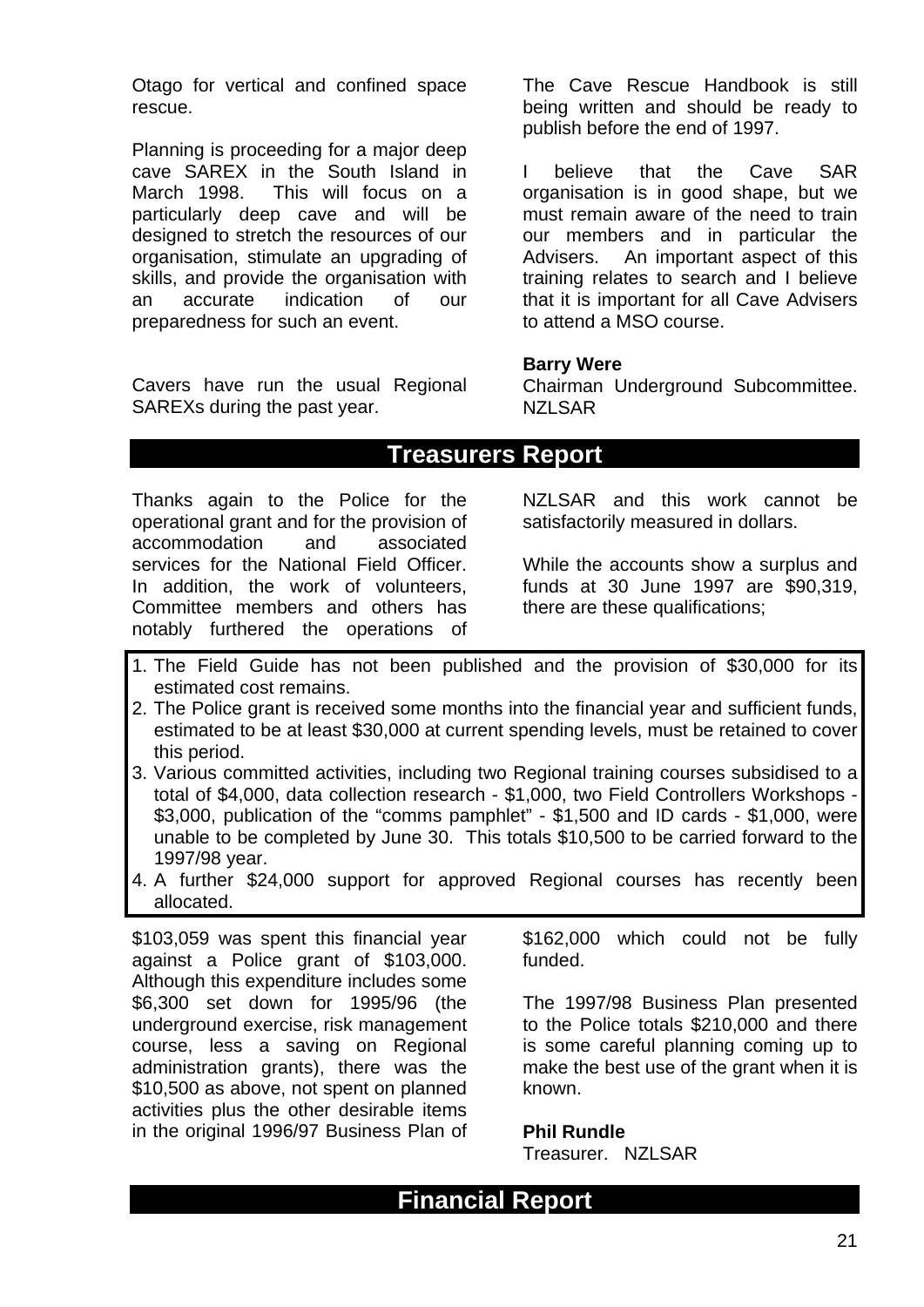## **STATEMENT OF FINANCIAL POSITION AS AT 30 JUNE 1997**

|                                                                                                                                     | 1997<br>\$                | 1996<br>\$                   |
|-------------------------------------------------------------------------------------------------------------------------------------|---------------------------|------------------------------|
| <b>Accumulated Funds</b><br>Balance at 1 July<br>Surplus for the year ended 30 June<br><b>Transfer to the Field Guide Provision</b> | 50,530<br>9,789           | 58,456<br>22,074<br>(30,000) |
| Balance at 30 June                                                                                                                  | 60,319                    | 50,530                       |
| <b>Field Guide Provision</b>                                                                                                        | 30,000                    | 30,000                       |
|                                                                                                                                     | 90,319                    | 80,530                       |
| Represented by:                                                                                                                     |                           |                              |
| <b>Bank accounts</b><br>Trust Bank current a/c<br>$\blacksquare$<br>"<br>call a/c                                                   | 2,766<br>16,983<br>19,749 | 1,316<br>14,219<br>15,535    |
| <b>Term Deposit - Trust Bank</b><br>(Matures July 1997)                                                                             | 75,000                    | 69,661                       |
| <b>Debtors</b><br>Note 4                                                                                                            | 3,375                     | 4,107                        |
| <b>Total Current Assets</b>                                                                                                         | 98,124                    | 89,303                       |
| <b>Less Current Liabilities</b>                                                                                                     |                           |                              |
| <b>Creditors</b><br>Note <sub>5</sub>                                                                                               | 7,805                     | 8,773                        |
| <b>Net Current Assets</b>                                                                                                           | 90,319                    | 80,530                       |

The Notes 1 to 5 to the Accounts form part of these Accounts

-----------------------------------Treasurer -----------------------------------Chairman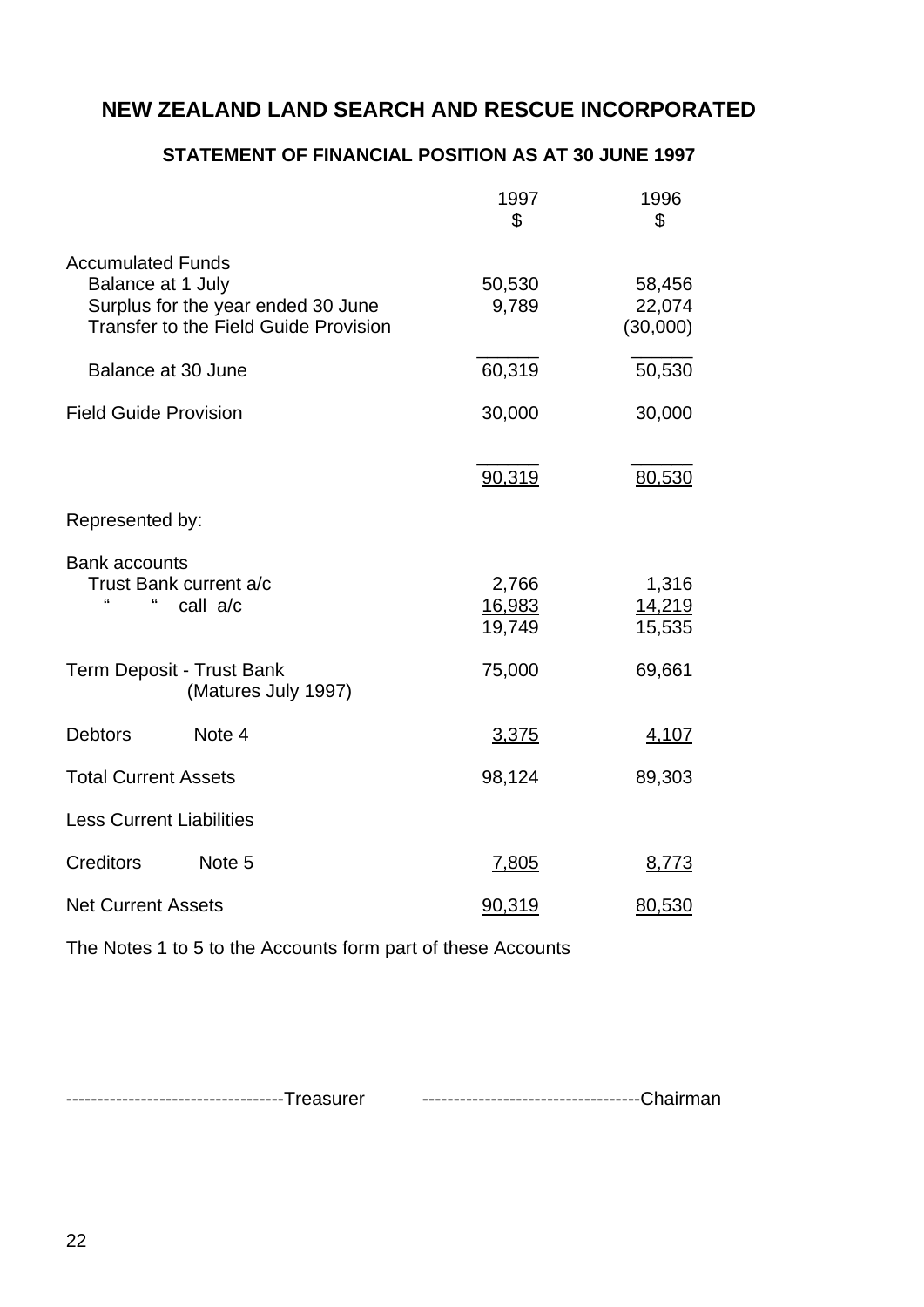## **STATEMENT OF FINANCIAL PERFORMANCE FOR THE YEAR ENDED 30 JUNE**

|                                                  | 1997             |                |
|--------------------------------------------------|------------------|----------------|
|                                                  | 1997             | 1996           |
|                                                  | \$               | \$             |
| <b>INCOME</b>                                    |                  |                |
| <b>Police Dept Contract</b>                      | 103,000          | 103,000        |
| Interest                                         | 9,848            | 6,667          |
|                                                  |                  |                |
| <b>Total income</b>                              | 112,848          | <u>109,667</u> |
| <b>EXPENSES</b>                                  |                  |                |
| <b>Audit Fees</b>                                | 450              | 300            |
| <b>Committee Meetings</b>                        | 5,646            | 6,395          |
| <b>National Field Officer</b>                    |                  |                |
| Salary and ACC Levy                              | 41,144<br>42,235 |                |
| Air Fares                                        | 3,036<br>4,069   |                |
| <b>Other Expenses</b>                            | 2,856<br>716     |                |
|                                                  | 48,127           | 45,929         |
| <b>National Office</b>                           |                  |                |
| <b>Administration Expenses</b>                   | 121<br>401       |                |
| Stationery                                       | 433<br>887       |                |
|                                                  | 554              | 1,288          |
| <b>Aviation Sub Committee</b>                    | 149              |                |
| <b>Communications Sub Committee</b>              | 1,882            | 961            |
| <b>Specialist Sub Committee</b>                  |                  |                |
| <b>ACR Courses</b>                               | 6,234<br>6,740   |                |
| <b>Committee Expenses</b>                        | 466<br>1,580     |                |
|                                                  | 6,700            | 8,320          |
| <b>Training Sub Committee</b>                    |                  |                |
| Adviser Standards Courses 4,825                  | 14,155           |                |
| <b>Risk Management Courses</b>                   | 2,597<br>1,039   |                |
| <b>Other Courses</b>                             | 5,000            |                |
| <b>Sub Committee Expenses</b>                    | 909<br>1,986     |                |
|                                                  | 8,331            | 22,180         |
| <b>Underground Sub Committee</b>                 |                  |                |
| <b>Bendigo Exercise</b>                          | 5,263            |                |
| <b>Committee Expenses</b>                        | 441              |                |
|                                                  | 5,704            |                |
| <b>Regional Committee Administration Support</b> | (209)            | 2,220          |
| <b>Regional Training Support</b>                 | 25,725           |                |
| <b>Total Expenses</b>                            | <u>103,059</u>   | 87,593         |
|                                                  |                  |                |
| <b>SURPLUS</b>                                   | 9,789            | 22,074         |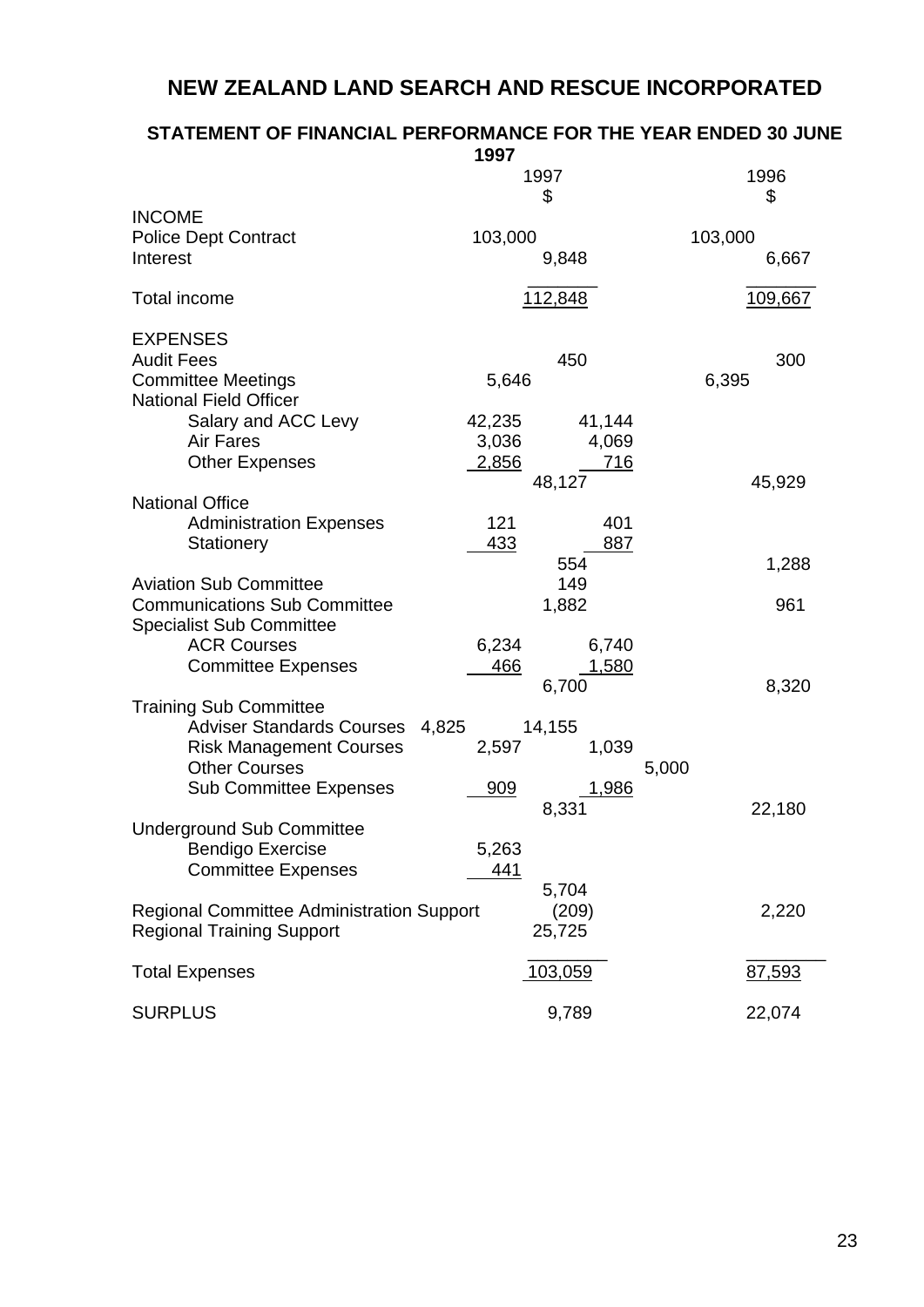## **NOTES TO THE ACCOUNTS FOR THE YEAR ENDING 30 JUNE 1997**

### 1. Reporting Entity

The financial statements presented here are for the New Zealand Land Search and Rescue Inc. There are Regional and District land search and rescue organisations which being independent, do not have their results included with these accounts of the New Zealand Land Search and Rescue Inc.

## 2. Accounting Policies

 General Principles - These financial statements have been prepared on the basis of historical cost. Accrual accounting has been used to match income and expenses. Amounts are stated exclusive of GST.

Donated Services - New Zealand Land Search and Rescue Inc. relies on the voluntary service of members. Since these services are not normally purchased and because of the difficulty of determining their value, donated services are not recognised in these financial statements.

## 3 Taxation

 No provision has been made for income tax as the Society, being a charitable body, has been granted exemption from income tax.

#### 4 Debtors

 These are accrued interest and GST paid on expenses and recoverable from the Inland Revenue Department.

#### 5. Creditors

These are salary and holiday entitlements earned but not paid, a provision for the cost of auditing these accounts and for other expenses incurred but not paid.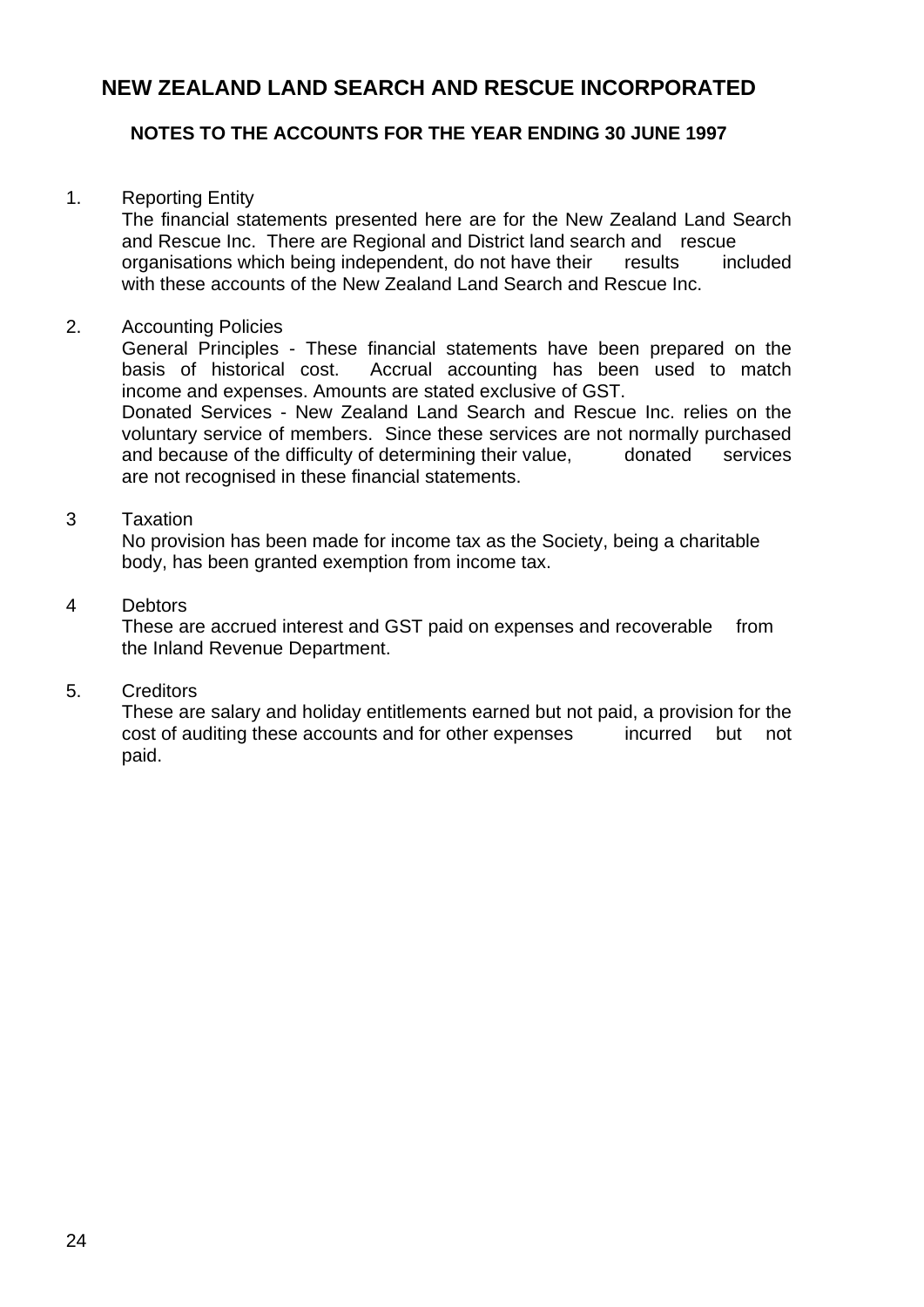# **AUDITORS REPORT**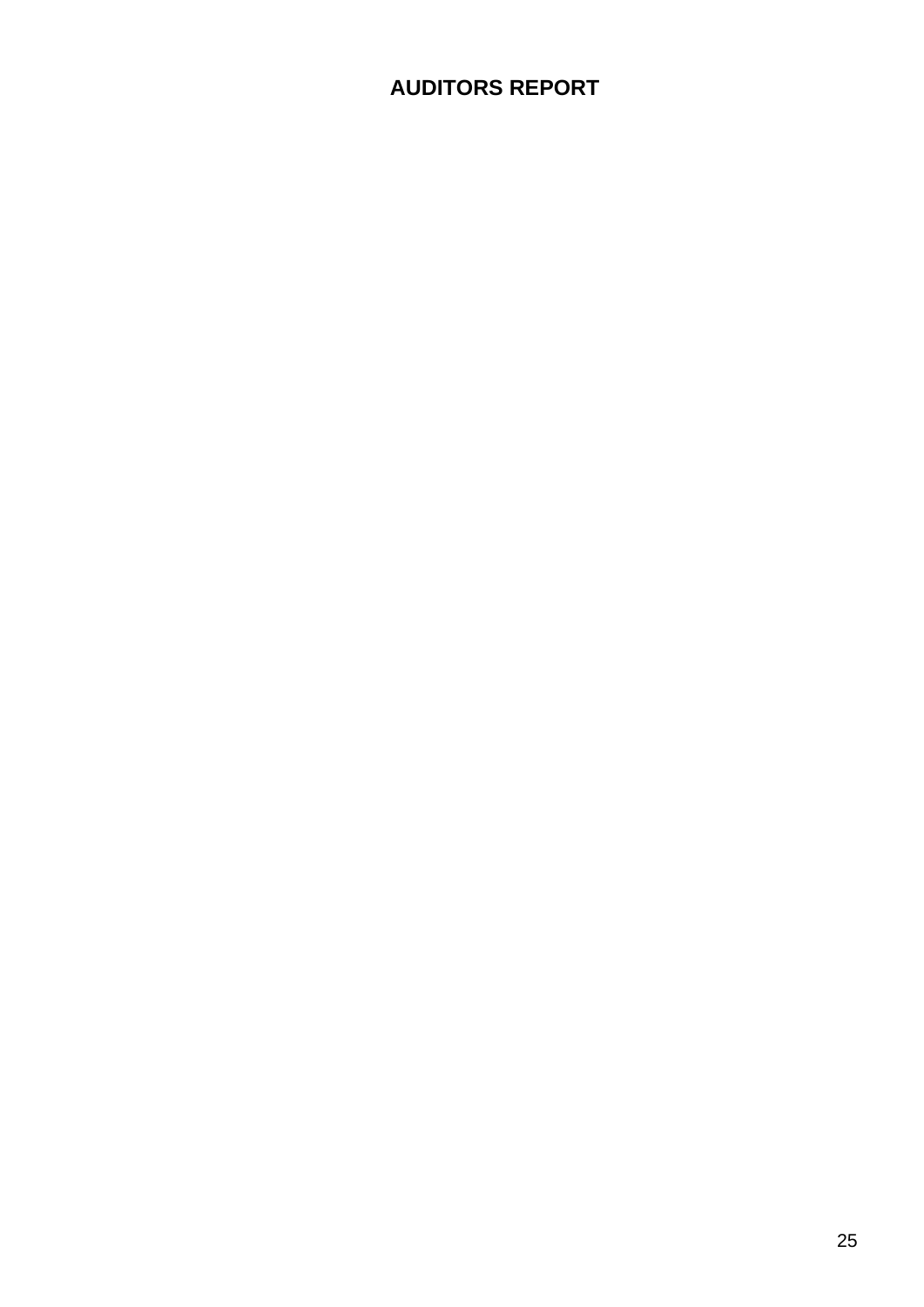## **CASH FLOW STATEMENT FOR THE YEAR ENDING 30 JUNE 1997**

|                                                  | 1997<br>\$        | 1996<br>\$      |
|--------------------------------------------------|-------------------|-----------------|
| <b>Cash Flows for Operating Activities</b>       |                   |                 |
| Cash Received:                                   |                   |                 |
| Police contract<br><b>GST on Police contract</b> | 103,000<br>12,875 | 103,000         |
|                                                  |                   | 12,875          |
|                                                  | <u>115,875</u>    | 115,875         |
| Applications of cash                             |                   |                 |
| Payment of Salaries and expenses                 | 101,365           | 83,871          |
| GST paid on expenses                             | 7,004             | 4,984           |
| <b>GST paid to Inland Revenue Dept</b>           | 7,069             | 8,180           |
|                                                  | 115,438           | 97,035          |
| Net Inflow from operations                       | 437<br>18,840     |                 |
| Cash flows from financial activities             |                   |                 |
| Receipts-                                        |                   |                 |
| <b>Transfers from Term deposits</b><br>Interest  | 109,158<br>9,117  | 84,590<br>7,739 |
|                                                  |                   |                 |
|                                                  | <u>118,275</u>    | 92,329          |
| Payments-                                        |                   |                 |
| <b>Investment in Term Deposits</b>               | 113,000           | 94,000          |
| Deposit interest compounded                      | 1,498             | 5,560           |
|                                                  | 114,498           | 99,560          |
| Net inflow (outflow) from financial activities   | 3,777             | (7,231)         |
| Net increase in cash                             | 4,214             | 11,609          |
| Add opening balances                             | 15,535            | 3,926           |
| Closing current and call account balances        | 19,749            | <u>15,535</u>   |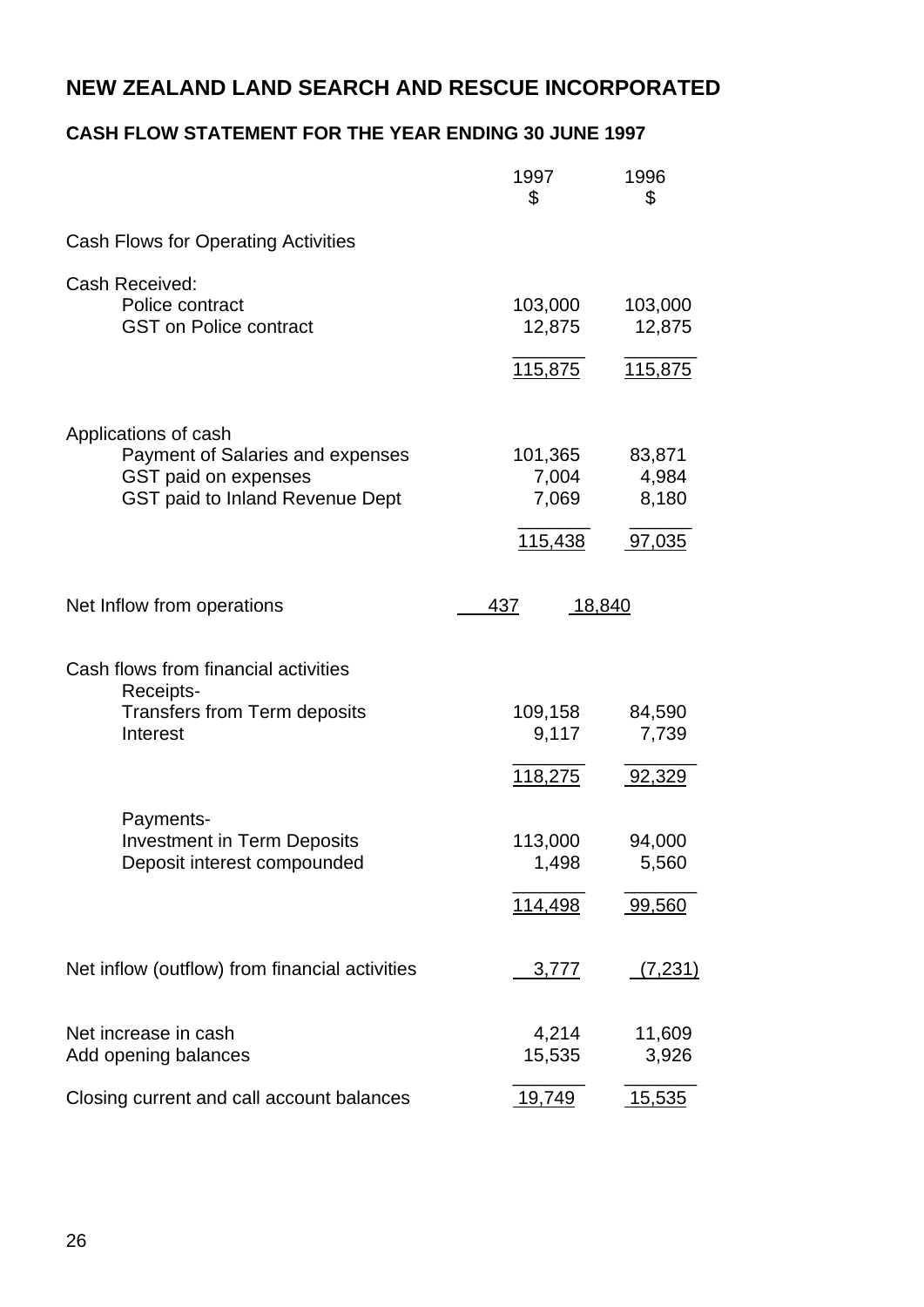# **Performance Audit Report**

**1 July 1996 to 30 June 1997** 

#### **Introduction**

This performance report on the activities of New Zealand Land Search and Rescue Incorporated is for the period 1 July 1996 to the end of the organisation's financial year 30 June 1997. It should be read subject to the comments under the heading "Measurement Standard for this Report" below. It is provided as a requirement of the Constitution to the Annual General Meeting of New Zealand Land Search and Rescue Incorporated. It serves as a check to see the organisation achieved what it set out to do in the financial year, that the work done was within the budget allocated and tries to give a measure of performance for its members and its fund provider, the New Zealand Police. This audit also flags areas of concern to its authors which others should consider and if needed, provide solutions.

#### **Independent Audit Requirement**

The performance assessment audits for the 94/95 and 95/96 financial years were carried out by the NZLSAR Chairman and the NFO. This was done in the first instance because a full year of operation had not been completed and for the second year, as a cost saving measure. Although an objective and fair attempt was made to realistically assess the organisation, because it was done by those close to the activities it could be construed as having a bias. The Committee considered this aspect of independent audit and possible bias at its meeting in August 1996. The decision was that provided the Police as fund providers were satisfied with the outcomes for there support, *the expenditure of a large sum of money for an independent audit should be done infrequently*. (Minutes August 1996 p,2).

#### **Measurement Standard for this Report**

The amount of the Police grant was announced at the August 1996 meeting. Broad parameters of expenditure were approved at that meeting and after final adjustment by an appointed group comprising the Chairman, Treasurer, Training Subcommittee Chairman and the NFO, the Business Plan Update was circulated. A copy of this plan can be obtained upon request to the NFO. This audit is done against the "Tasks" set out in the Business Plan Update and we have asked a number of questions. The first questions were;

- Was the task done and was it within budget? The Committee is finding its feet in a business sense and it is taking some time to judge the costs of some activities so this last inquiry is felt to be of considerable importance.
- We then asked a rather introspective set of questions; did NZLSAR get the best return for its expenditure, was the task performed well and can any improvement be made?

Graham Thorp Chairman NZLSAR John P Tristram NFO NZLSAR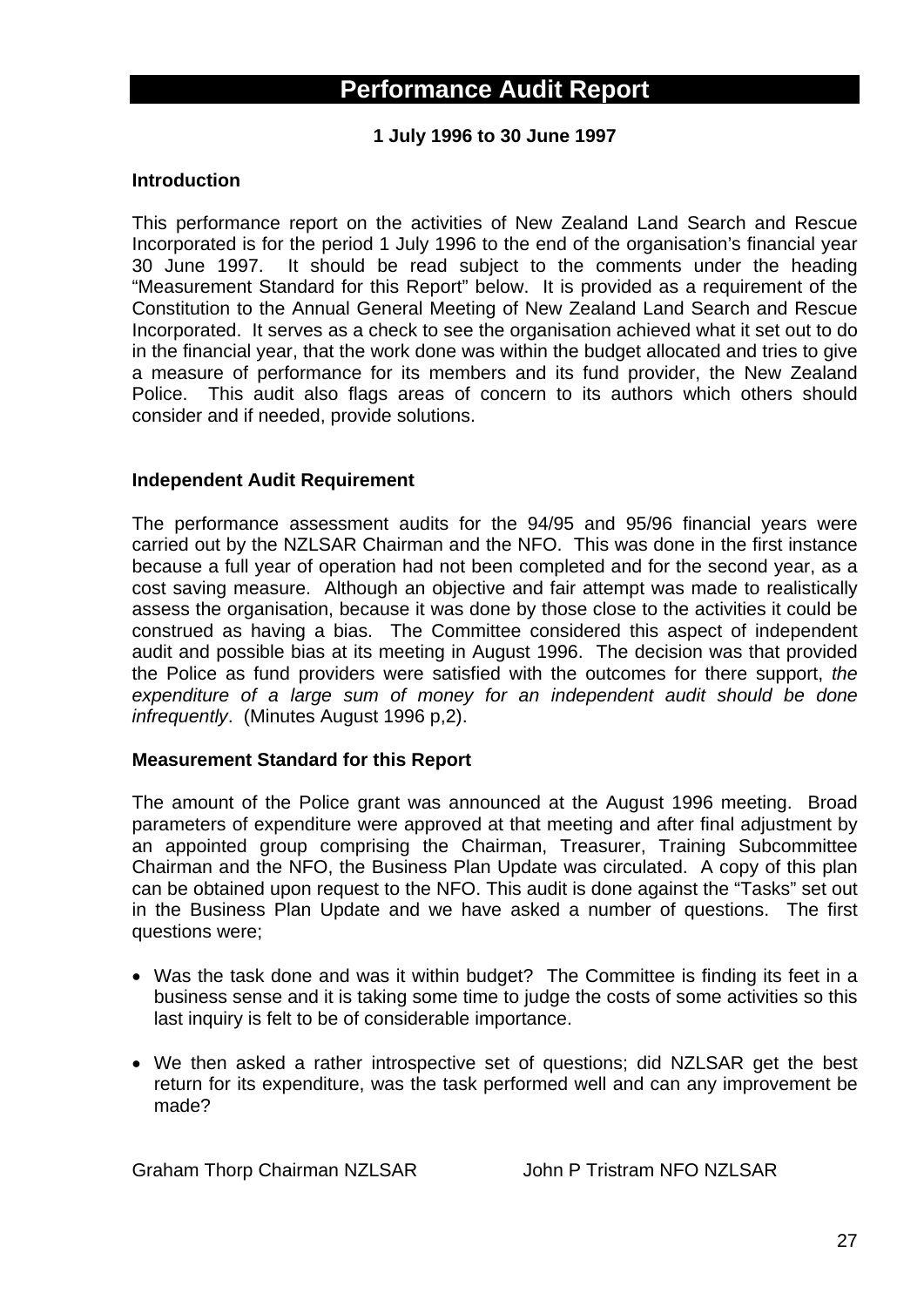| <u>INCLUMIN COMMUNICE, ILS JUDCOMMUNICES ANU INCIN MICHIDELS</u> |                  |  |
|------------------------------------------------------------------|------------------|--|
| <b>Committee meetings held</b>                                   | 3                |  |
| <b>Total person days of attendance</b>                           | 25               |  |
|                                                                  |                  |  |
| <b>Communications Subcommittee meetings held</b>                 | $\mathbf{2}$     |  |
| Total person days of attendance                                  | 19               |  |
| <b>Tele-conferences held</b>                                     | 3                |  |
| <b>Total estimated hours of teleconferences</b>                  | 27               |  |
|                                                                  |                  |  |
| <b>Specialist Subcommittee</b>                                   |                  |  |
| <b>Workshops held to define Standards</b>                        | $\mathbf{2}$     |  |
| <b>Total number of attendees</b>                                 | 30               |  |
| Sponsored one two day Mountain First aid Course                  |                  |  |
| <b>Attendees</b>                                                 | 20               |  |
|                                                                  |                  |  |
| <b>Training Subcommittee</b>                                     |                  |  |
| <b>Advisers Standards days training provided</b>                 | 6                |  |
| <b>Estimated hours of preparation</b>                            | 9                |  |
| <b>Adviser Workshop attendees</b>                                | 62               |  |
| <b>Total Adviser Workshop attendees</b>                          | 239              |  |
|                                                                  |                  |  |
| One Risk Management for SAR Course. Attendees                    | 18               |  |
|                                                                  |                  |  |
| <b>Emergency Management Ltd courses sponsored</b>                |                  |  |
| <b>Track and Clue Awareness</b>                                  | 14               |  |
| <b>Managing Search Operations</b>                                | $\boldsymbol{2}$ |  |
| <b>Search Methods</b>                                            | 3                |  |
| <b>Total number of attendees</b>                                 | 333              |  |
| (Two TCA Courses arranged for early in new financial year)       |                  |  |
|                                                                  |                  |  |
| <b>Underground Subcommittee</b>                                  |                  |  |
| National "combined disciplines" SAREX held                       |                  |  |

**Summary of estimated volunteers activities[1](#page-27-0) from July 1 1996 to 30 June 1997 by the NZLSAR Committee, its Subcommittees and their members** 

**Total number of attendees 40** 

<span id="page-27-0"></span>l  $1$  The list represents "formal" activities and, with the exception of standards workshops, does not include preparation, administration, travel times and other associated matters. It does not include the requirements on the regional representatives to attend regional and district meetings and activities, or attendances at proceedings of other bodies. In answer to an informal question none of the volunteer committee members were able to estimate their volunteer hours to SAR below 500 per annum and for some the number is very much higher.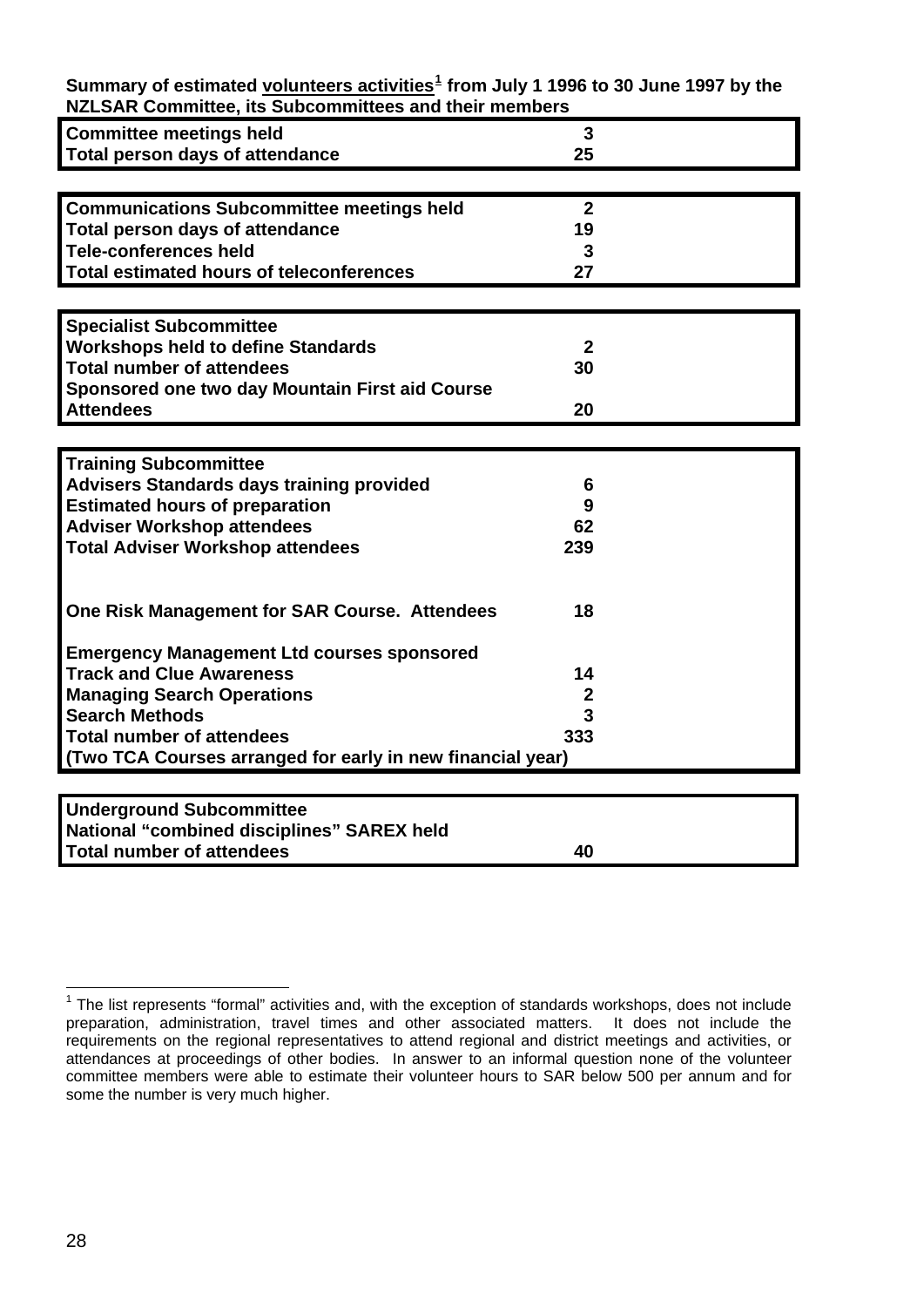# **Audit of Business Plan Update**

| <b>Task and Constitution Objects</b>                                        | <b>Within</b><br>budget | <b>Outcome</b>                   | <b>Comment</b>                                                                                                                                                                                                                                                                                                                                                                                                                                                                                                                                                                                               |
|-----------------------------------------------------------------------------|-------------------------|----------------------------------|--------------------------------------------------------------------------------------------------------------------------------------------------------------------------------------------------------------------------------------------------------------------------------------------------------------------------------------------------------------------------------------------------------------------------------------------------------------------------------------------------------------------------------------------------------------------------------------------------------------|
| 1 - Hold three meetings of the NZLSAR<br>Committee.<br><b>Objects All</b>   | \$354                   | Three meetings held.             | • Minutes of meetings kept.<br>• Nearly all "Action" tasks noted were performed by the next<br>meeting.<br>• A Business Plan Update for 97/98 and with a five year<br>projection produced, approved and presented to the Police<br>• Financial updates are produced on a monthly basis and were<br>discussed at each meeting.<br>• SAR Advisers List produced, approved and distributed<br>nationally to all "SAR Managers".<br>• Previous meeting venue adjudged too expensive and another<br>one found.<br>• The new Region 4 member is resident of Lower Hutt so a<br>savings in air fares has been made. |
| 2 - Administration costs including<br>stationary and audit.                 | \$396                   |                                  |                                                                                                                                                                                                                                                                                                                                                                                                                                                                                                                                                                                                              |
| 3 - Continue employment of a National<br>Field Officer.<br>Objects 3b (xiv) | (\$2235)                | NFO continued to be<br>employed. | • The Committee has approved additional expenditure to allow<br>for deferred leave.<br>• The Committee has approved the continued employment and<br>salary of the NFO.<br>The initial contract has expired and a new contract is currently<br>$\bullet$<br>being prepared.<br>• A "performance appraisal" has yet to be undertaken.                                                                                                                                                                                                                                                                          |
| 4 - National Field Officer to carry out<br>personnel liaison.               | \$2108                  | Visits made.                     | The NFO has attended;-<br>Three Advisers Workshops.<br>• The Underground SAREX at Bendigo.                                                                                                                                                                                                                                                                                                                                                                                                                                                                                                                   |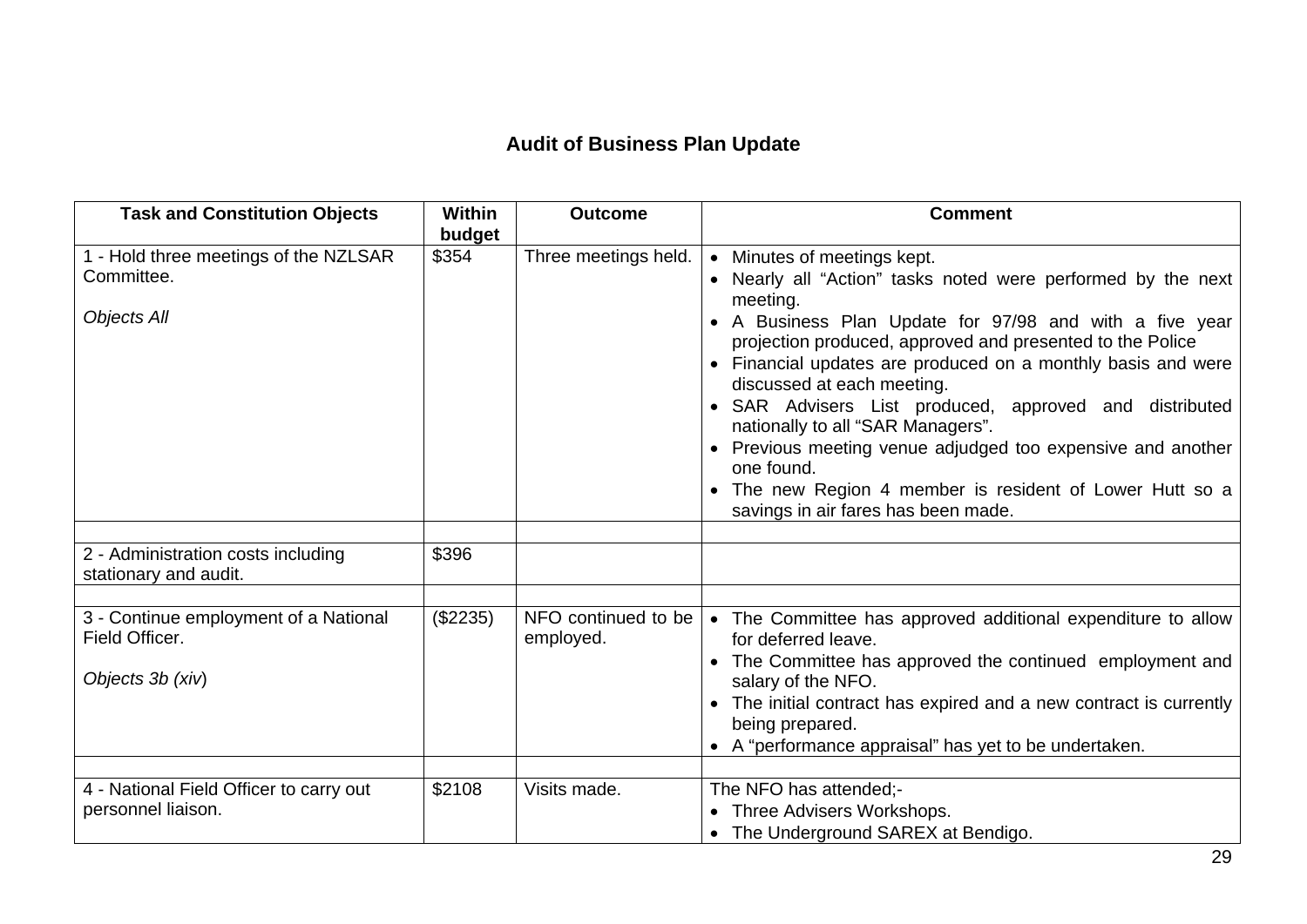| Objects 3b (ii) (iv) (viii) (x) (xii) (xiii)                                                                                                                                                       |         |                                     | • The ACR Workshop at Temple Basin.<br>• Six SAREX's.<br>• Five NZLSAR Award presentations.<br>• Several District committee meetings<br>• Meetings of kindred body's such as Mountain Safety Council<br>and Federated Mountain Clubs.                                                                                                                                                        |
|----------------------------------------------------------------------------------------------------------------------------------------------------------------------------------------------------|---------|-------------------------------------|----------------------------------------------------------------------------------------------------------------------------------------------------------------------------------------------------------------------------------------------------------------------------------------------------------------------------------------------------------------------------------------------|
| 5 - Resolve Aviation programme.                                                                                                                                                                    | \$351   |                                     | • A watching brief has been maintained on SAR and its<br>aviation issues.<br>• A meeting with the air rescue industry has been held.                                                                                                                                                                                                                                                         |
| 6, 7, 8 - Resolve Communications<br>programme, Travel assistance for CSC<br>visits for problem solving and CSC<br>members miscellaneous costs for toll<br>calls, mail and other approved expenses. | \$18    | Meetings held.                      | • Two one day meetings held.<br>Three tele-conferences held.<br>Minutes kept and an "Action Sheet" issued.<br>• VHF Specification produced.<br>• VHF Strategy produced.<br>• "Communications in the Outdoors" pamphlet produced,<br>negotiations for printing entered into.<br>• Liaison created between communication providers, experts<br>and users (Police, AREC and SAR practitioners). |
| 9 - Resolve Specialist programme.                                                                                                                                                                  | \$1034  |                                     |                                                                                                                                                                                                                                                                                                                                                                                              |
| 10 - Complete and publish the following<br>papers;-<br>• ACR Team Leader Non Operational<br>Job Description.<br>• Cold body protocol.<br>Critical incident stress debriefing.                      |         | None of the tasks<br>completed.     | • Recommend that the Committee consider putting out to<br>contract the task of formulating Standards and Job<br>Descriptions for Alpine Cliff Rescue personnel.<br>Recommend that the Committee consider the need for the<br>other two papers and if required that they be finished and<br>published without delay.                                                                          |
| 11 - Conduct an ACR technique Seminar.<br>Object 3b (ii) (iii) (iv) (v) (vi) (vii)                                                                                                                 | \$(234) | Two ACR Technique<br>Seminars held. | • No consensus on any Standards achieved.<br>• Recommend that the Committee consider putting out to                                                                                                                                                                                                                                                                                          |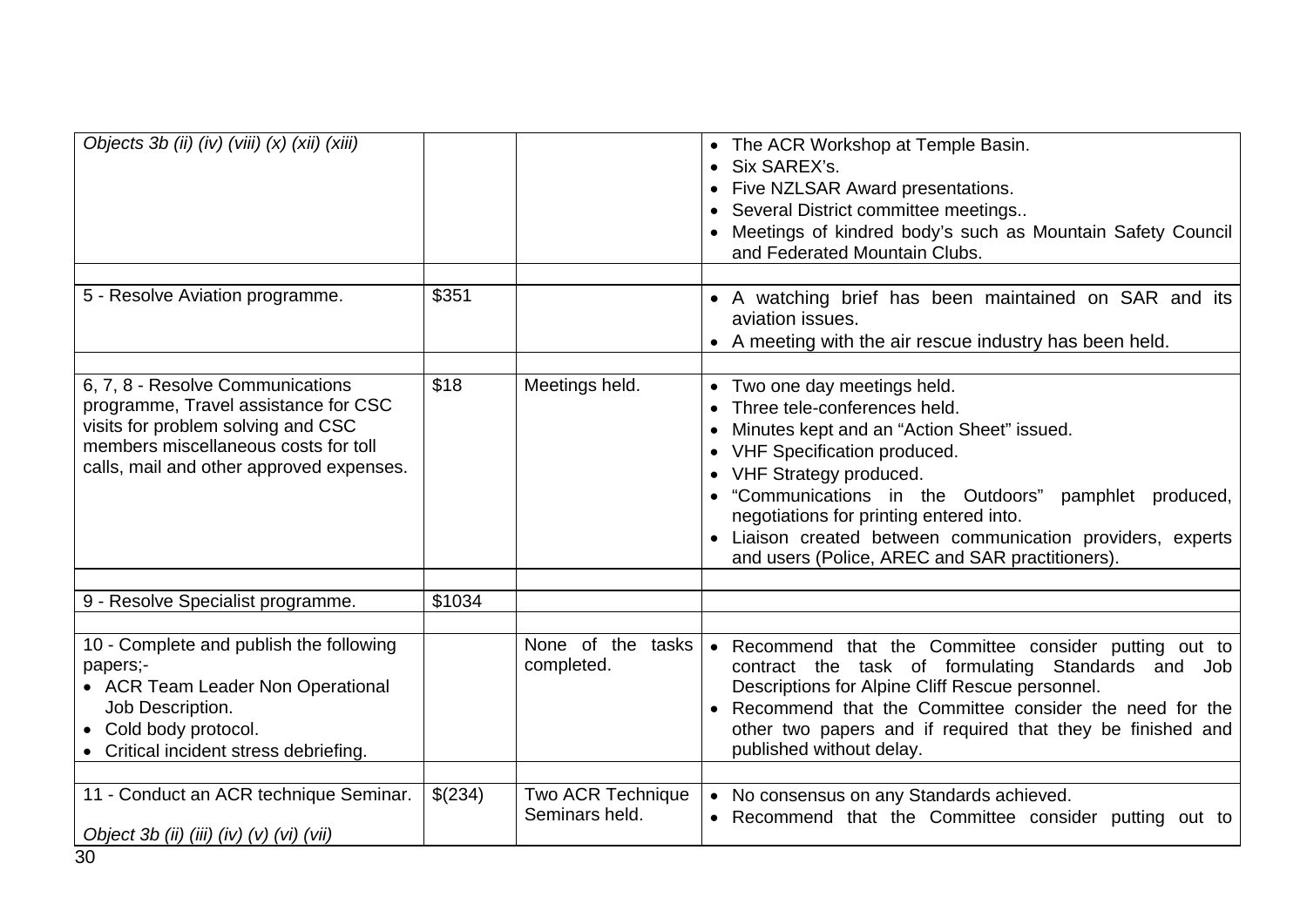|                                                                                                                                                                                         |         |                   | contract the task of formulating Standards and<br>Job<br>Descriptions for Alpine Cliff Rescue personnel.                                                                                                                                                                                                                                                                                                                                                                     |
|-----------------------------------------------------------------------------------------------------------------------------------------------------------------------------------------|---------|-------------------|------------------------------------------------------------------------------------------------------------------------------------------------------------------------------------------------------------------------------------------------------------------------------------------------------------------------------------------------------------------------------------------------------------------------------------------------------------------------------|
| 12 - Resolve Training programme.<br>Objects 3a 3b(iii) (iv) (v) (vi)                                                                                                                    | \$991   |                   | • Recommend that consideration be given to enlarging this<br>Subcommittee.                                                                                                                                                                                                                                                                                                                                                                                                   |
| 13- Resolve Underground programme.<br>Objects 3a 3b(iii) (iv) (v) (vi) (vii)                                                                                                            | \$59    |                   |                                                                                                                                                                                                                                                                                                                                                                                                                                                                              |
| 14 - Conduct an Underground Exercise.<br>Objects 3a 3b(iii) (iv) (v) (vi) (vii)                                                                                                         | \$(263) | Exercise held.    | • National exercise held.<br>• Groups with seven different SAR disciplines involved.                                                                                                                                                                                                                                                                                                                                                                                         |
| 15 - Provide administrative support for the<br><b>Regional Committees.</b>                                                                                                              | \$209   | Support offered.  | • A letter was sent to each of the six Regional Secretaries<br>inviting them to apply for \$250 for administrative assistance.                                                                                                                                                                                                                                                                                                                                               |
| 16 - Develop data collection requirements<br>to enable research and review of victim<br>behaviour, system performance and<br>search management on an ongoing<br>basis.<br>Object b(vii) | \$800   |                   | • No expenditure was incurred for this task in the last year<br>• A meeting was held with staff of the Otago University in regard<br>a Phd research project using "Case Based Reasoning" to<br>provide lost person analysis data and tools for Field<br>Controllers.<br>• An application for funding was made to the Lotteries General<br>Board for this research.<br>• Agreement with Emergency Management Limited that they will<br>provide some finance for this project. |
| 17 - Develop an identity system.                                                                                                                                                        |         | System developed. | • Approval for including the Police crest on these "ID" cards has<br>been given.                                                                                                                                                                                                                                                                                                                                                                                             |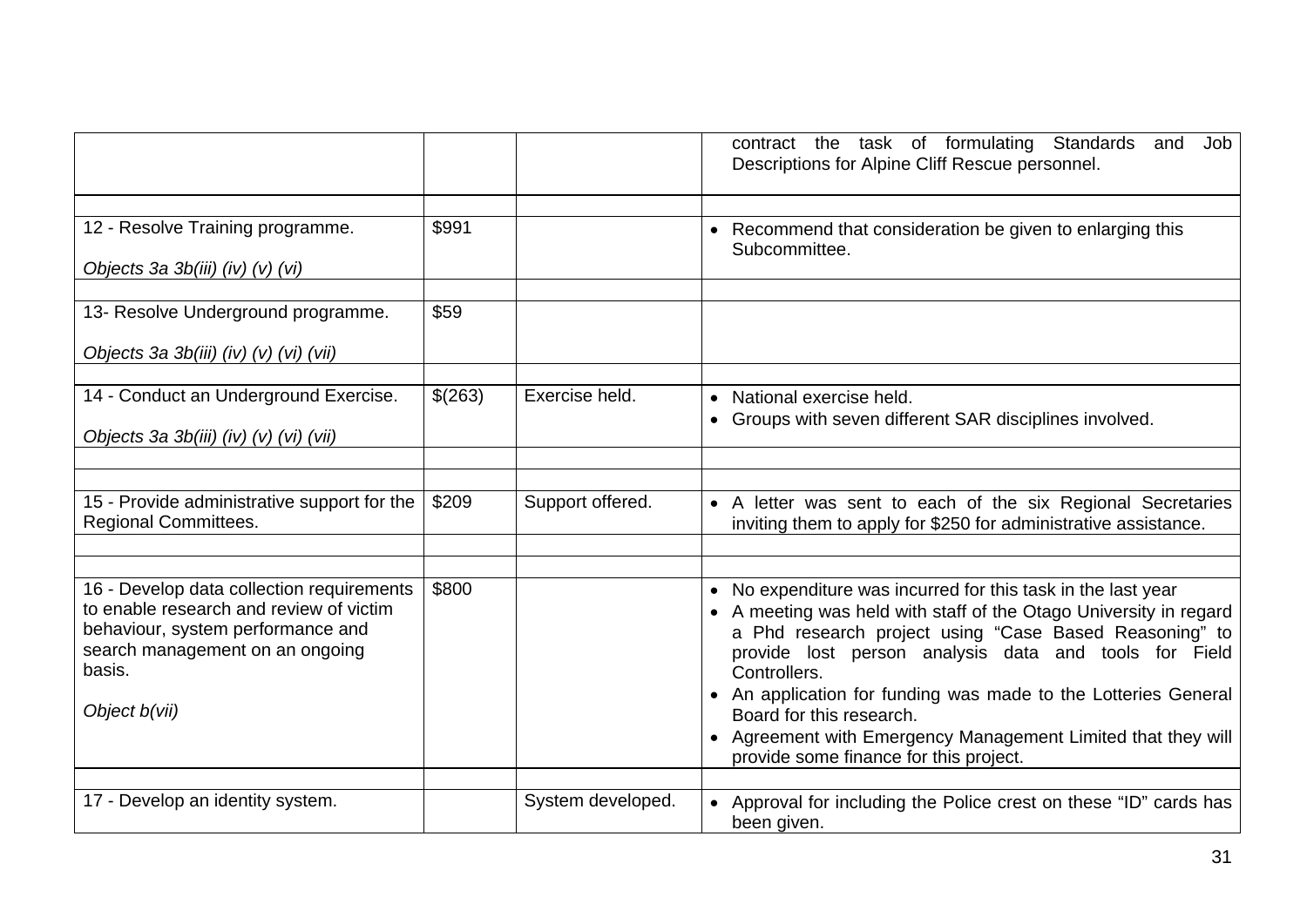|                                                                                                                                            |          |                                                                                      | • The Committee has approved the issue of "ID" cards to all<br>Advisers who have attended an Advisers Standard Workshop.                                                                                                                                                                                                                                                                                                                                                                                                                                                                                                                                                                                                                                                                                                                                                                                                                                                                                         |
|--------------------------------------------------------------------------------------------------------------------------------------------|----------|--------------------------------------------------------------------------------------|------------------------------------------------------------------------------------------------------------------------------------------------------------------------------------------------------------------------------------------------------------------------------------------------------------------------------------------------------------------------------------------------------------------------------------------------------------------------------------------------------------------------------------------------------------------------------------------------------------------------------------------------------------------------------------------------------------------------------------------------------------------------------------------------------------------------------------------------------------------------------------------------------------------------------------------------------------------------------------------------------------------|
| 18 - Provide a subsidy for a venue,<br>speakers etc to the six Regions for a<br>senior SAR personnel seminar.<br>Objects 3(a) b (iii) (iv) | \$4,275  | <b>One Mountain First</b><br>Aid Course held.<br><b>Sixteen EML</b><br>Courses held. | This and Tasks 22, 23, 24 and 25 became part of a "Contestable"<br>Fund" that Regions could bid for. Initially the fund stood at<br>\$24000 but as the year progressed, the budget was reassessed<br>and a further \$6000 was made available. In noting that 17<br>courses were run we make the following comments.<br>• Ongoing assessment should be made by the Training<br>Subcommittee as whether the course content is as required to<br>increase SAR efficiency.<br>• Assessment should be made by the NZLSAR Committee as to<br>where any grant is best targeted<br>• Encouragement should be given to Regions that make a<br>financial input to grants given by NZLSAR.<br>• Not all courses held had a full attendance. For this amount of<br>expenditure and its perceived value to SAR, every effort must<br>be made to have the maximum attendees.<br>• Assessment of other training providers should be constantly<br>made for course<br>improve<br>content and to<br>financial<br>competitiveness. |
| 19 - Four Advisers Standards Workshops<br>to be held<br>Object 3a 3b (iii) (iv) (vi)                                                       | \$1175   | <b>Three Courses held</b>                                                            | • A problem identified is that the seventy or so Advisers who<br>have not attended a Workshop are scattered widely around the<br>country.<br>• Consideration needs to be given as to whether a number of<br>these people will attend a Workshop.<br>• If it is felt the majority will attend thought needs to be given as<br>to where it can be held and the cost of the travel of bringing<br>together such a widely dispersed group.                                                                                                                                                                                                                                                                                                                                                                                                                                                                                                                                                                           |
| 20 - One further Risk Management (SAR)<br>Course.                                                                                          | \$(1097) | One Course held.                                                                     | • Reaction on the value for SAR of this course has been mixed.<br>• Consideration should be given as to the necessity of this type                                                                                                                                                                                                                                                                                                                                                                                                                                                                                                                                                                                                                                                                                                                                                                                                                                                                               |